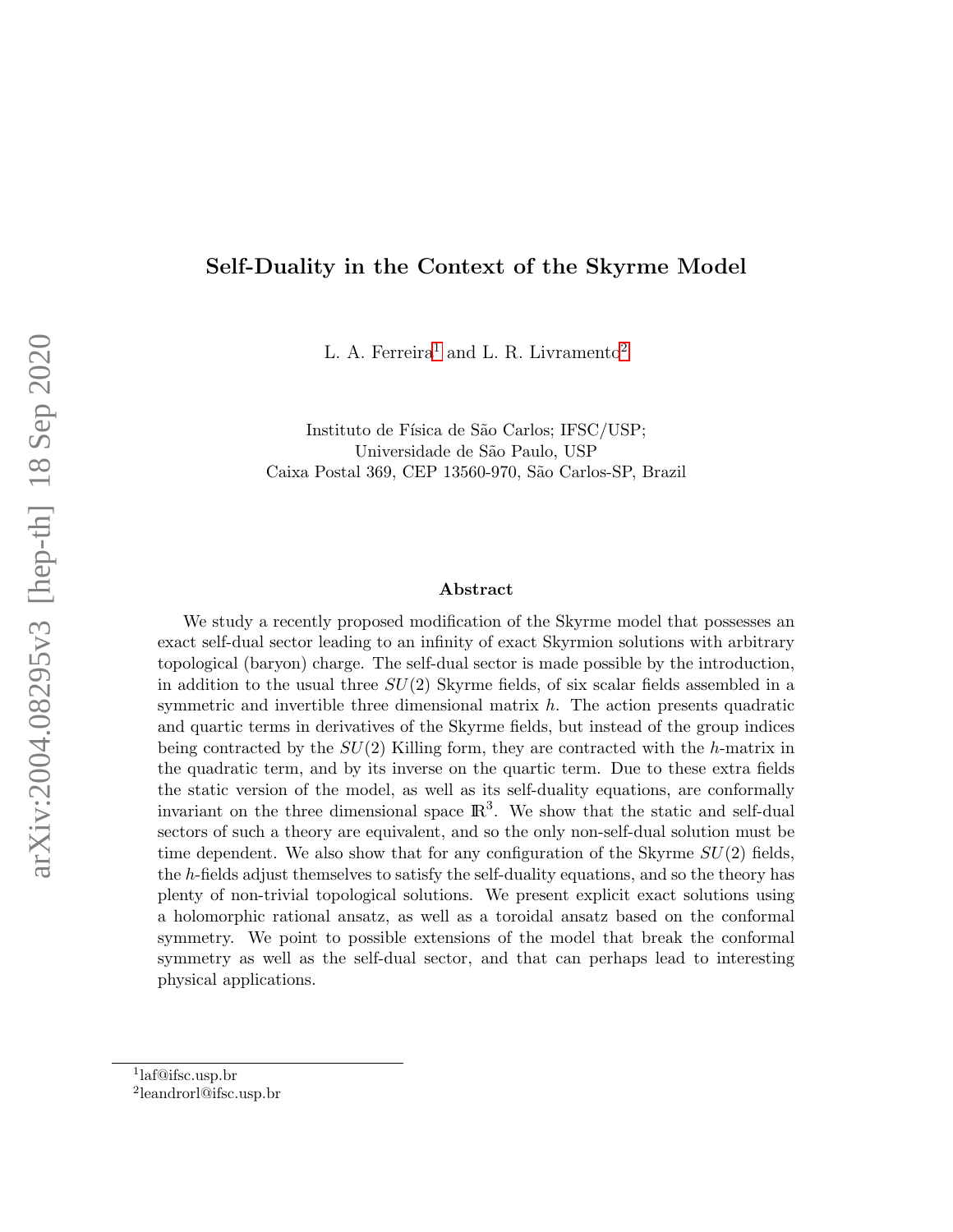## 1 Introduction

The concept of self-duality plays a crucial role in the study of classical solutions of a great variety of field theories, from kinks in  $(1+1)$ -dimensions to instantons and magnetic monopoles in four dimensional non-abelian gauge theories. The appearance of self-dual solutions depends crucially on the existence in the theory, of a topological charge admitting an integral representation, i.e. there must exists a local density of topological charge. The self-dual solutions present two main properties: first, they are solutions of self-duality equations which are first order (partial) differential equations that imply the (static) second order Euler-Lagrange equations of the full theory, and second, they saturate a lower bound of the static energy (or Euclidean action) which is related to the modulus of the topological charge. This second property makes the self-dual solutions very stable as they have the lowest energy in any topological sector of the theory. The fact that the construction of self-dual solutions involve one integration less than the case of the ordinary solutions of the Euler-Lagrange equations, is not related to the use of dynamical conservation laws, but a consequence of the topological structures of the theory. Indeed, the invariance of the topological charge under any smooth (homotopic) variation of the fields leads, with its integral representation, to local differential identities that together with the self-duality equations imply the Euler-Lagrange equations [\[1\]](#page-22-0).

In this paper we explore the concept of self-duality in the context of the Skyrme model [\[2\]](#page-22-1), a  $(3 + 1)$ -dimensional field theory with fields taking values on the group  $SU(2)$  and presenting a lot of interesting physical applications [\[3,](#page-22-2) [4\]](#page-22-3). Despite the fact that the Skyrme model does have a topological charge admitting an integral representation, it does not possess a non-trivial self-dual sector [\[5\]](#page-22-4). The study of the properties of its topological solitons, the Skyrmions, has therefore to rely on numerical methods. Even though that has not prevented a large number of physical applications, the existence of a self-dual sector could shed light on many of the structures of the model. In the last few years there has appeared some modifications of the Skyrme model that do admit self-dual sectors. There is the approach, based of self-dual Yang-Mills, that amounts to the coupling an infinite tower of meson fields to the Skyrme model [\[6\]](#page-22-5) and that has obtained very interesting results for the spectrum of light nuclei [\[7,](#page-22-6) [8\]](#page-22-7). There is the so-called BPS Skyrme model [\[9,](#page-23-0) [10\]](#page-23-1) that instead of the usual quadratic and quartic Skyrme terms in derivatives of the fields, it has in its action a term with six derivatives of the fields (the square of the topological current) and a potential term. The Skyrmions in such a model are constructed analytically and are compacton-like solutions. Some applications in nuclear physics and neutron stars were achieved through such a model [\[11,](#page-23-2) [12\]](#page-23-3). Then there is a modification of the Skyrme model [\[13\]](#page-23-4), using the ideas of [\[1\]](#page-22-0), that possesses an exact self-dual sector, and when coupled to an extra field presents an infinite number of analytical self-dual solutions [\[14\]](#page-23-5) with arbitrary values of the Skyrme topological charge.

The model we consider in this paper is the one proposed in [\[15\]](#page-23-6), possessing an exact self-dual sector, and also constructed based on the ideas of [\[1\]](#page-22-0). Besides the usual  $SU(2)$ group valued fields U of the Skyrme model, it has six scalar fields assembled in a symmetric and invertible matrix  $h_{ab}$ ,  $a, b = 1, 2, 3$ . The action is similar to that of the original Skyrme model, in the sense it has quadratic and quartic terms in derivatives of the U-fields, but the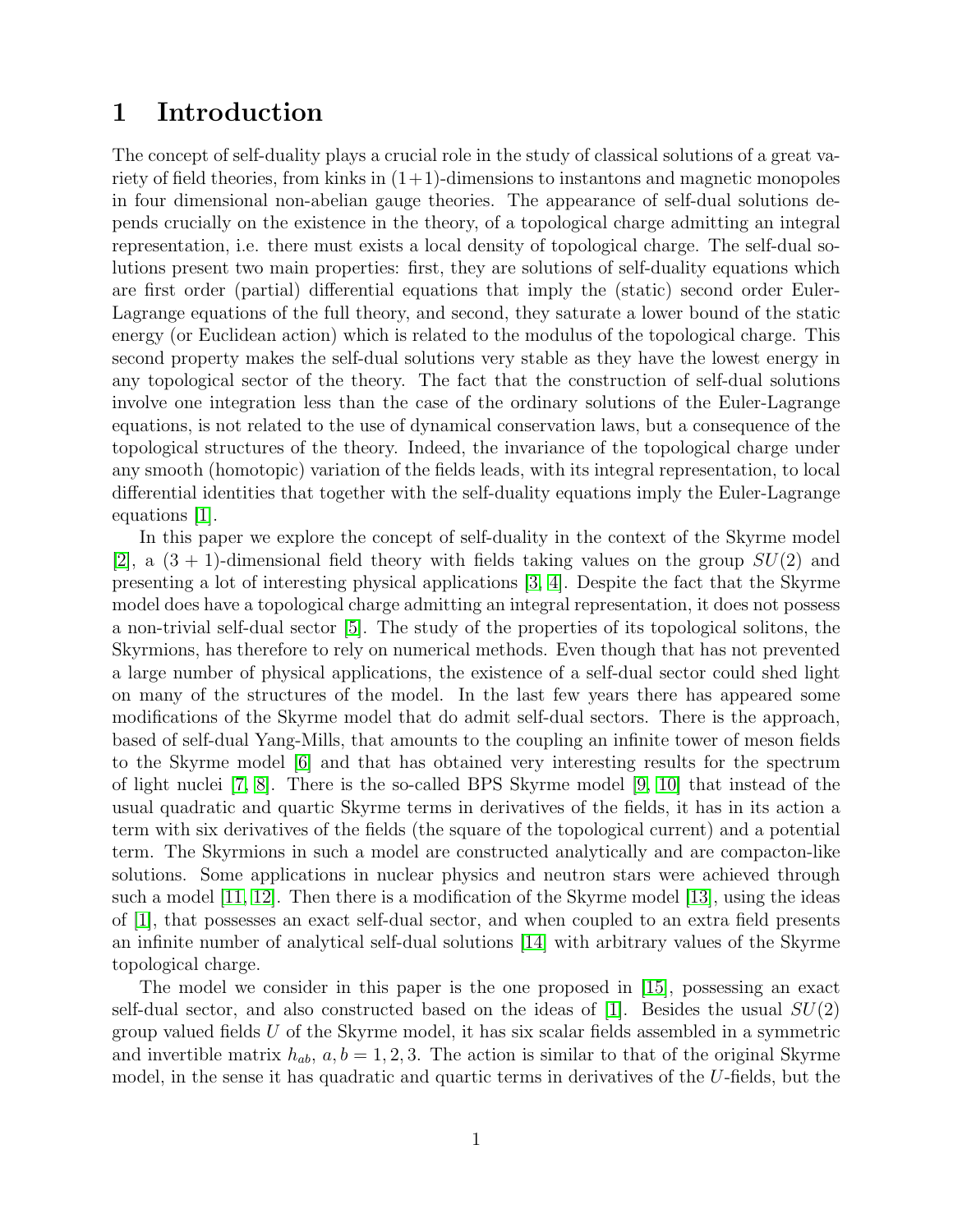group indices are not contracted with the  $SU(2)$  Killing (trace) form, but with the matrix  $h_{ab}$  in the quadratic term, and its inverse in the quartic term. The model is defined by the action

<span id="page-2-0"></span>
$$
S = \int d^4x \left[ \frac{m_0^2}{2} h_{ab} R^a_\mu R^{b,\mu} - \frac{1}{4 e_0^2} h_{ab}^{-1} H^a_{\mu\nu} H^{b,\mu\nu} \right]
$$
(1.1)

where, like in the usual Skyrme model,  $R^a_\mu$  are the components of the Maurer-Cartan form, i.e.  $i \partial_{\mu} U U^{\dagger} \equiv R_{\mu}^{a} T_{a}$ , with  $T_{a}$  being a basis of the  $SU(2)$  Lie algebra, and  $H_{\mu\nu}^{a}$  is the curl of that form, i.e.  $H^a_{\mu\nu} \equiv \partial_\mu R^a_\nu - \partial_\nu R^a_\mu$ , and  $m_0$  and  $e_0$  are coupling constants. Of course, in order to keep the energy of the theory [\(1.1\)](#page-2-0) positive definite, we shall restrict the matrix  $h_{ab}$ to the cases where its eigenvalues are positive. If the fields  $h_{ab}$  are considered as independent fields, then their presence does not destroy, as we discuss in section [2,](#page-4-0) the usual global left and right symmetry  $SU(2)_L \otimes SU(2)_R$  of the original Skyrme model [\[2\]](#page-22-1). The introduction of the extra fields  $h_{ab}$  is motivated by the methods of [\[1\]](#page-22-0) of constructing theories with selfdual sectors. The method involves the splitting of the density of the topological charge into two pieces and the static energy is built by adding the squares of these quantities. In the splitting process one is free to attach a matrix to one of the pieces and its inverse to the other piece. The self-duality equations is obtained by imposing the equality, up to a sign, of these two pieces. In the present case the topological charge used in such a process is the usual Skyrme topological charge associated to the mappings  $\mathbb{R}^3 \to SU(2)$ , with the spatial infinity identified to a point, and so with  $\mathbb{R}^3$  compactified to the 3-sphere  $S^3$ . The corresponding self-duality equations are given by

<span id="page-2-1"></span>
$$
m_0 e_0 h_{ab} R_i^b = \pm \frac{1}{2} \varepsilon_{ijk} H_{jk}^a \tag{1.2}
$$

with the indices  $i, j, k = 1, 2, 3$ , corresponding to the spatial Cartesian coordinates  $x^i$ . Any solution of the nine first order partial differential equations [\(1.2\)](#page-2-1) also solves not only the static (second order) Euler-Lagrange equations associated to the  $SU(2)$  U-fields, but also the static Euler-Lagrange equations associated to the extra fields  $h_{ab}$ . Another interesting point about the presence of the fields  $h_{ab}$  is that they render the static energy, associated to the theory [\(1.1\)](#page-2-0), and the self-duality equations [\(1.2\)](#page-2-1), invariant under conformal transformations in the three dimensional spatial sub-manifold  $\mathbb{R}^3$ . As a consequence, the self-dual Skyrmions do not have a fixed size, but can be re-scaled without changing its energy and topological charge. However, the equality of the contributions to the static energy coming from the quadratic and quartic terms, which in the original Skyrme model is implied by Derrick's scaling argument [\[16\]](#page-23-7), here is a consequence of the static Euler-Lagrange equations associated to the fields  $h_{ab}$ , as we discuss in section [2.](#page-4-0)

In [\[15\]](#page-23-6) it was constructed analytical self-dual Skyrmions of unity topological charge for the theory  $(1.1)$ , in the case where the matrix  $h_{ab}$  is proportional to the unity matrix, and so one has just one extra field. In this paper we analyse the properties of the theory [\(1.1\)](#page-2-0) in its full generality. The first two important results that we obtain are the following. The static sector of the theory [\(1.1\)](#page-2-0) is the same as its self-dual sector, i.e. any static solution of  $(1.1)$  is a solution of the self-duality equations  $(1.2)$ . The static Euler-Lagrangian equations associated to the fields  $h_{ab}$  play a crucial role in establishing such a result, and in fact they are in some sense equivalent to the self-duality equations [\(1.2\)](#page-2-1). In addition, the fields  $h_{ab}$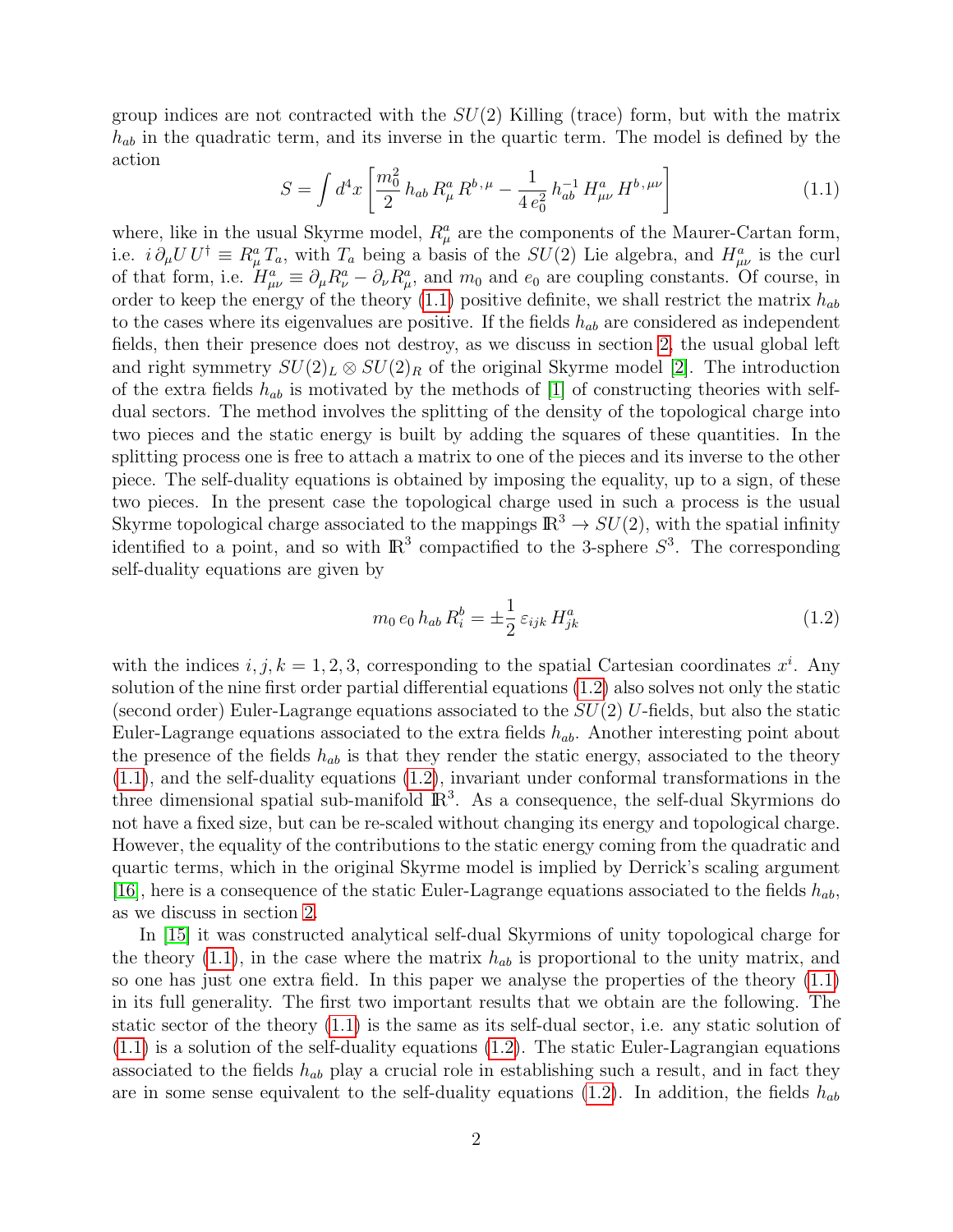are just spectators in the self-dual or static sector, in the sense that given any configuration for the  $SU(2)$  U-fields, the fields  $h_{ab}$  adjust themselves to satisfy all the nine self-duality equations [\(1.2\)](#page-2-1). In fact, for any self-dual solution, the fields  $h_{ab}$  can be written as

$$
h = \frac{\sqrt{\det \tau}}{\mid m_0 e_0 \mid} \tau^{-1}
$$
\n(1.3)

where  $\tau$  depends only on the U-fields and it is given by  $\tau_{ab} = R_i^a R_i^b$ . Note that  $\tau$  is similar to the strain tensor of the Skyrme model given by  $D_{ij} = R_i^a R_j^a$ , and indeed we show that their eigenvalues are the same. Therefore, the self-duality equations [\(1.2\)](#page-2-1) has plenty of analytical solutions, and we analyse two types of such solutions. We construct explicitly self-dual solutions for any value of the topological charge using the holomorphic rational ansatz for the  $SU(2)$  U-fields [\[3\]](#page-22-2). For those configurations we construct the matrix  $h_{ab}$ , in particular its eigenvalues  $\varphi_a$ . It turns out that the first two eigenvalues  $\varphi_1$  and  $\varphi_2$ , are equal and spherically symmetric. They have its maximum value at the origin and decay to zero at infinity. The third eigenvalue  $\varphi_3$  decomposes into the product of two pieces, one depending on the radial distance only, and the other on the polar and azimuthal angles. The radial part resembles very much the form of  $\varphi_1$  and  $\varphi_2$ , and the angular part is proportional to the Wronskian of the two holomorphic polynomials entering in the rational map. As usual the topological charge of the solution is determined by the degrees of these polynomials.

We then use the conformal symmetry of the static version of the theory [\(1.1\)](#page-2-0), to construct an ansatz involving the toroidal coordinates in  $\mathbb{R}^3$ . The symmetries of the ansatz are such that the dependence upon the two toroidal angles are explicitly given and the matrix  $h_{ab}$  is given in terms of a profile function of the third toroidal coordinate, which is left undetermined. Again the eigenvalues of h have a maximum at the origin and decay to zero at spatial infinity. The topological charge is equal to the product of two integers associated in the ansatz, with the two toroidal angles. We have an infinity of analytical solutions with arbitrary topological charges.

The construction of the model  $(1.1)$ , based on the ideas of  $[1]$ , is such that the scalar fields  $h_{ab}$  are introduced without a kinetic term, i.e. they are not propagating fields. In addition, it makes the static version of the theory  $(1.1)$  conformally invariant which is not very suitable for physical applications. Therefore, in order to make the model [\(1.1\)](#page-2-0) more realistic we have to introduce a kinetic term for the fields  $h_{ab}$  and break the conformal symmetry. The addition of the kinetic term alone is sufficient to break that symmetry explicitly, but one can also add mass and potential terms for those fields as well. The self-dual sector is also lost with the addition of such terms, but that might be desirable for some physical applications. For instance, in applications to nuclear physics, the topological charge of the Skyrme model is interpreted as the baryon number and the Skyrmions as nuclei. In a self-dual theory the static energy of the Skyrmion is proportional to the topological charge, and so there is no binding energy. We have checked that the addition of the kinetic, mass and potential terms to the model [\(1.1\)](#page-2-0) brings a positive binding energy, at least for small barion numbers. Therefore, such modifications of the theory [\(1.1\)](#page-2-0) seems to be promissing in applications to nuclear physics and we shall report elsewhere [\[17\]](#page-23-8) the numerical results we have obtained on those lines.

The paper is organised as follows. In section [2](#page-4-0) we discuss in details the properties of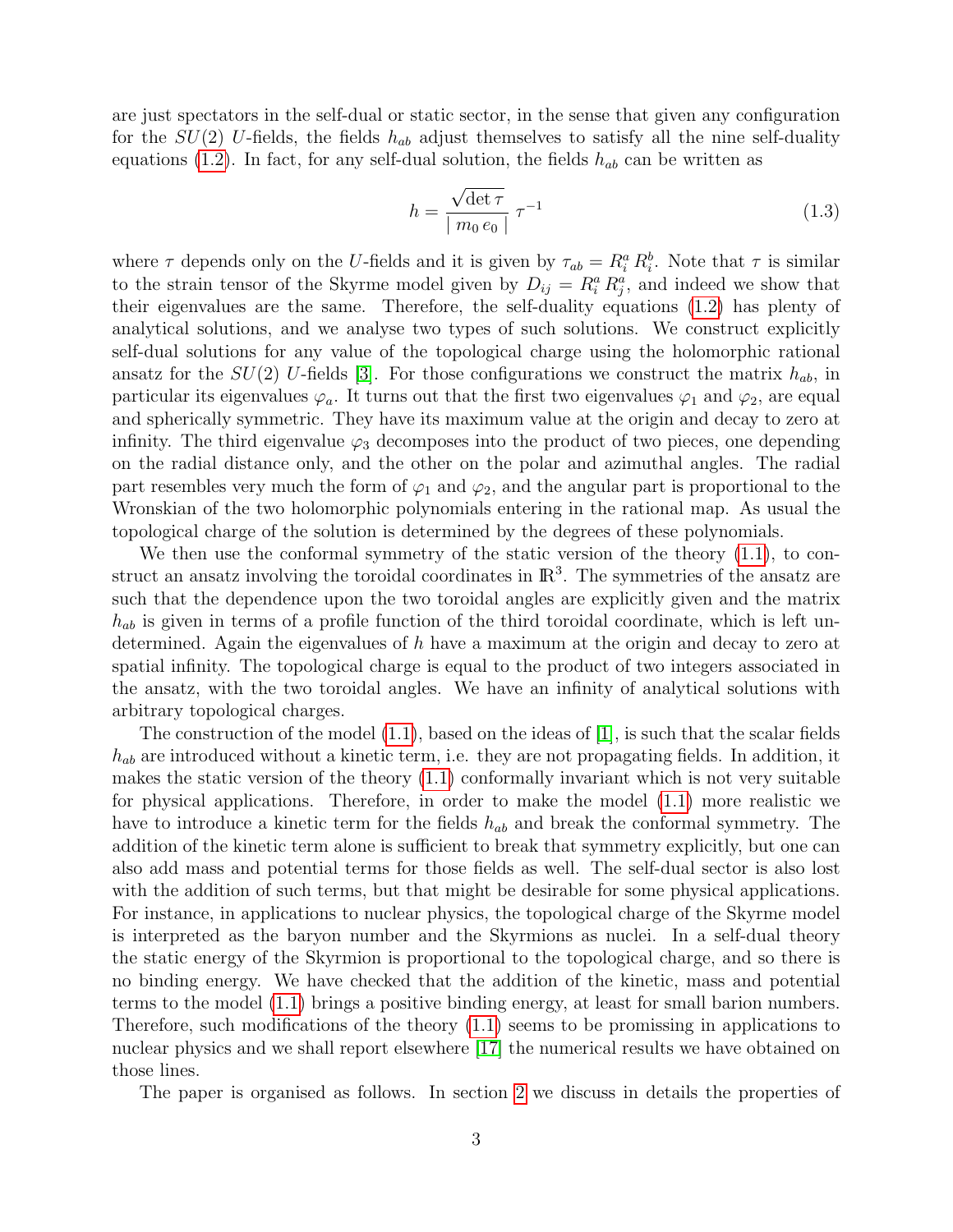the model [\(1.1\)](#page-2-0), its symmetries, the static and self-dual sectors. In section [3](#page-12-0) we present the self-dual solutions using the rational map, and in section [4](#page-15-0) the self-dual solution in a toroidal ansatz based on the conformal symmetry. The appendix [A](#page-18-0) contains the proof of the conformal invariance of the static version of the theory [\(1.1\)](#page-2-0), and in appendix [B](#page-20-0) we prove some results important in establishing the equivalence of the static and self-dual sectors. The conclusions are presented in section [5.](#page-17-0)

### <span id="page-4-0"></span>2 The description of the model

We consider in this paper the Skyrme-type model proposed in [\[15\]](#page-23-6), on a four dimensional Minkowski space-time, with the metric signature as  $ds^2 = dx_0^2 - dx_i^2$ ,  $i = 1, 2, 3$ , defined by the action

<span id="page-4-1"></span>
$$
S = \int d^4x \left[ \frac{m_0^2}{2} h_{ab} R^a_\mu R^{b,\mu} - \frac{1}{4 e_0^2} h_{ab}^{-1} H^a_{\mu\nu} H^{b,\mu\nu} \right]
$$
(2.1)

where  $m_0$  (of dimension (length)<sup>-1</sup>) and  $e_0$  (dimensionless) are coupling constants, and it is based on the  $SU(2)$  Lie algebra with generators  $T_a$ ,  $a = 1, 2, 3$ , satisfying

<span id="page-4-3"></span>
$$
[T_a, T_b] = i \varepsilon_{abc} T_c ; \qquad \qquad \text{Tr}(T_a T_b) = \kappa \delta_{ab} \qquad (2.2)
$$

where  $\kappa$  is a constant that depends upon the representation ( $\kappa = 1/2$  for the spinor representation, and  $\kappa = 2$  for the triplet (adjoint) representation). We shall use a normalized trace, independent of the representation, as follows

$$
\widehat{\text{Tr}}\left(T_a T_b\right) = \frac{1}{\kappa} \text{Tr}\left(T_a T_b\right) = \delta_{ab} \tag{2.3}
$$

In addition,  $R^a_\mu$ ,  $\mu = 0, 1, 2, 3$ , are the components of the  $SU(2)$  Maurer-Cartan form given by

<span id="page-4-2"></span>
$$
R_{\mu} \equiv i \,\partial_{\mu} U \, U^{\dagger} \equiv R_{\mu}^{a} \, T_{a} \;; \qquad R_{\mu}^{a} = i \,\widehat{\text{Tr}} \left( \partial_{\mu} U \, U^{\dagger} \, T_{a} \right) \tag{2.4}
$$

with U being an element of the group  $SU(2)$ . The quantities  $H^a_{\mu\nu}$  correspond to the curl of  $R_{\mu}$ , and since these satisfy the Maurer-Cartan equation, i.e.

<span id="page-4-5"></span>
$$
\partial_{\mu}R_{\nu} - \partial_{\nu}R_{\mu} + i [R_{\mu}, R_{\nu}] = 0 \qquad (2.5)
$$

we have that

<span id="page-4-4"></span>
$$
H^{a}_{\mu\nu} \equiv \partial_{\mu}R^{a}_{\nu} - \partial_{\nu}R^{a}_{\mu} = -i \widehat{\text{Tr}}\left(\left[R_{\mu}, R_{\nu}\right]T_{a}\right) = \varepsilon_{abc}R^{b}_{\mu}R^{c}_{\nu} \tag{2.6}
$$

The theory [\(2.1\)](#page-4-1) differs from the original Skyrme model [\[2,](#page-22-1) [3\]](#page-22-2) by the fact that the group indices are not contracted by the  $SU(2)$  Killing form but instead by the symmetric matrix  $h_{ab}$  on the quadratic term in derivatives and by its inverse on the quartic term. We shall consider the six entries of that symmetric and invertible matrix as extra fields of the theory, that transform as scalars fields under the Lorentz group. Clearly, we shall be concerned with the cases where the eigenvalues of the matrix  $h_{ab}$  are positive definite in order for the energy of the theory [\(2.1\)](#page-4-1) to be positive definite.

Since the theory [\(2.1\)](#page-4-1) does not have local gauge symmetries, in order to have finite energy solutions the fields have to go to a constant vacuum configuration at spatial infinity. Then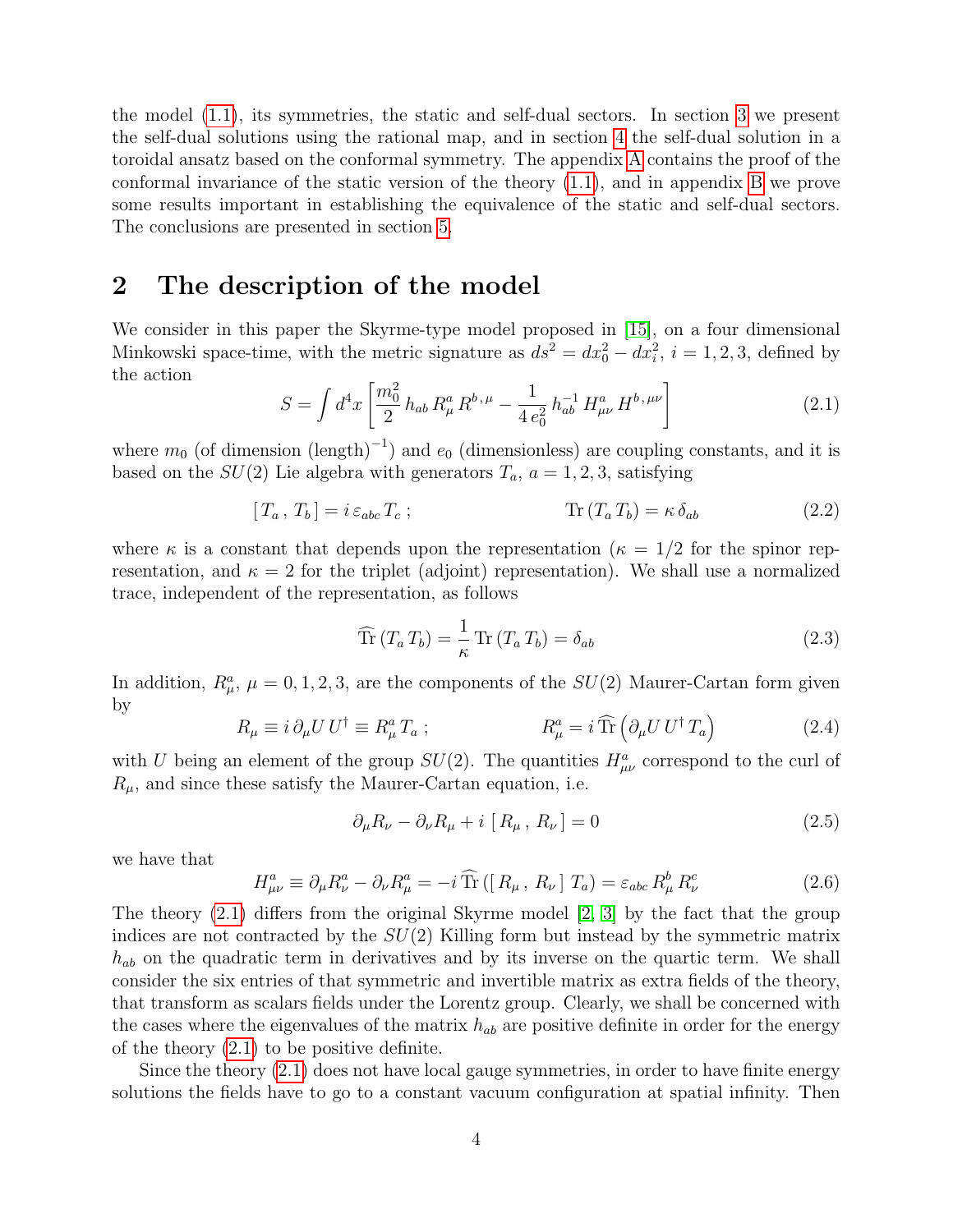as long as topological considerations are concerned we can compactify the space  $\mathbb{R}^3$  into the three-sphere  $S^3$ , and the fields U define mappings  $S^3 \to SU(2) \equiv S^3$ . The corresponding topological charge (winding number) is the same as in the usual Skyrme theory, i.e.

<span id="page-5-7"></span>
$$
Q = \frac{i}{48\,\pi^2} \int d^3x \ \varepsilon_{ijk} \,\widehat{\text{Tr}}\,(R_i \, R_j \, R_k) \tag{2.7}
$$

The Euler-Lagrange equations, obtained from  $(2.1)$ , associated to the  $SU(2)$  U-fields, are given by

<span id="page-5-1"></span>
$$
\partial_{\mu} \left[ m_0^2 e_0^2 h_{ab} R^{b,\mu} - \varepsilon_{abc} R_{\nu}^b h_{cd}^{-1} H^{d,\mu\nu} \right] = \varepsilon_{abc} \left[ m_0^2 e_0^2 R_{\mu}^b h_{cd} R^{d,\mu} + \frac{1}{2} H_{\mu\nu}^c h_{bd}^{-1} H^{d,\mu\nu} \right] \tag{2.8}
$$

and the Euler-Lagrange equations associated to the fields  $h_{ab}$  are given by

<span id="page-5-0"></span>
$$
m_0^2 e_0^2 R_\mu^a R^{b,\mu} + \frac{1}{2} h_{ac}^{-1} H_{\mu\nu}^c h_{bd}^{-1} H^{d,\mu\nu} = 0
$$
\n(2.9)

Note that by contracting [\(2.9\)](#page-5-0) with  $h_{ca}$  one gets that the r.h.s. of [\(2.8\)](#page-5-1) must vanish. Therefore, one gets three conserved currents  $(a = 1, 2, 3)$ 

<span id="page-5-3"></span>
$$
\partial_{\mu}J_{a}^{\mu} = 0 \; ; \qquad \text{with} \qquad J_{a}^{\mu} = m_{0}^{2} \, e_{0}^{2} \, h_{ab} \, R^{b,\mu} - \varepsilon_{abc} \, R_{\nu}^{b} \, h_{cd}^{-1} \, H^{d,\mu\nu} \qquad (2.10)
$$

The action [\(2.1\)](#page-4-1) is invariant under the global symmetry  $SU(2)_L \otimes SU(2)_R$  defined by the transformations

<span id="page-5-2"></span>
$$
U \to g_L U ; \qquad R^a_\mu \to d_{ab} (g_L) R^b_\mu ; \qquad h_{ab} \to d_{ac} (g_L) h_{cd} d^T_{db} (g_L) \qquad (2.11)
$$

and

<span id="page-5-4"></span>
$$
U \to U g_R ; \qquad R^a_\mu \to R^a_\mu ; \qquad h_{ab} \to h_{ab} \qquad (2.12)
$$

with  $g_L$ ,  $g_R \in SU(2)$ , and where  $d(g)$  is the  $3 \times 3$  matrix for the group element g in the adjoint representation of  $SU(2)$ , i.e.

<span id="page-5-8"></span>
$$
g T_a g^{-1} = T_b d_{ba}(g) ; \qquad d(g_1) d(g_2) = d(g_1 g_2)
$$
 (2.13)

The Noether currents associated to the left symmetry  $(2.11)$  are those given in  $(2.10)$ , and the Noether currents associated to the right symmetry [\(2.12\)](#page-5-4) are given by

<span id="page-5-5"></span>
$$
\tilde{J}_{\mu}^{a} = J_{\mu}^{b} d_{ba} (U) ; \qquad \text{with} \qquad \partial^{\mu} \tilde{J}_{\mu}^{a} = 0 \qquad (2.14)
$$

The conservation of the left and right currents, given in [\(2.10\)](#page-5-3) and [\(2.14\)](#page-5-5) respectively, imply that

<span id="page-5-6"></span>
$$
J_b^{\mu} \partial_{\mu} d_{ba} \left( U \right) = 0 \tag{2.15}
$$

The relation [\(2.15\)](#page-5-6) is a consequence of the Euler-Lagrange equations [\(2.9\)](#page-5-0) for the fields  $h_{ab}$ . Indeed, using the fact that the adjoint representation is unitary and real and so the matrices  $d_{ab}$  are orthogonal, i.e.  $d^T(U) = d(U^{\dagger})$ , one can show that

$$
J_b^{\mu} \partial_{\mu} d_{ba} (U) T_a = -i U^{\dagger} [J_a^{\mu} T_a, R_{\mu}] U
$$
\n
$$
= \varepsilon_{abc} U^{\dagger} T_c U \left[ m_0^2 e_0^2 h_{ad} R^{d,\mu} R_{\mu}^b + \frac{1}{2} h_{bd}^{-1} H^{d,\mu\nu} H_{\mu\nu}^a \right]
$$
\n(2.16)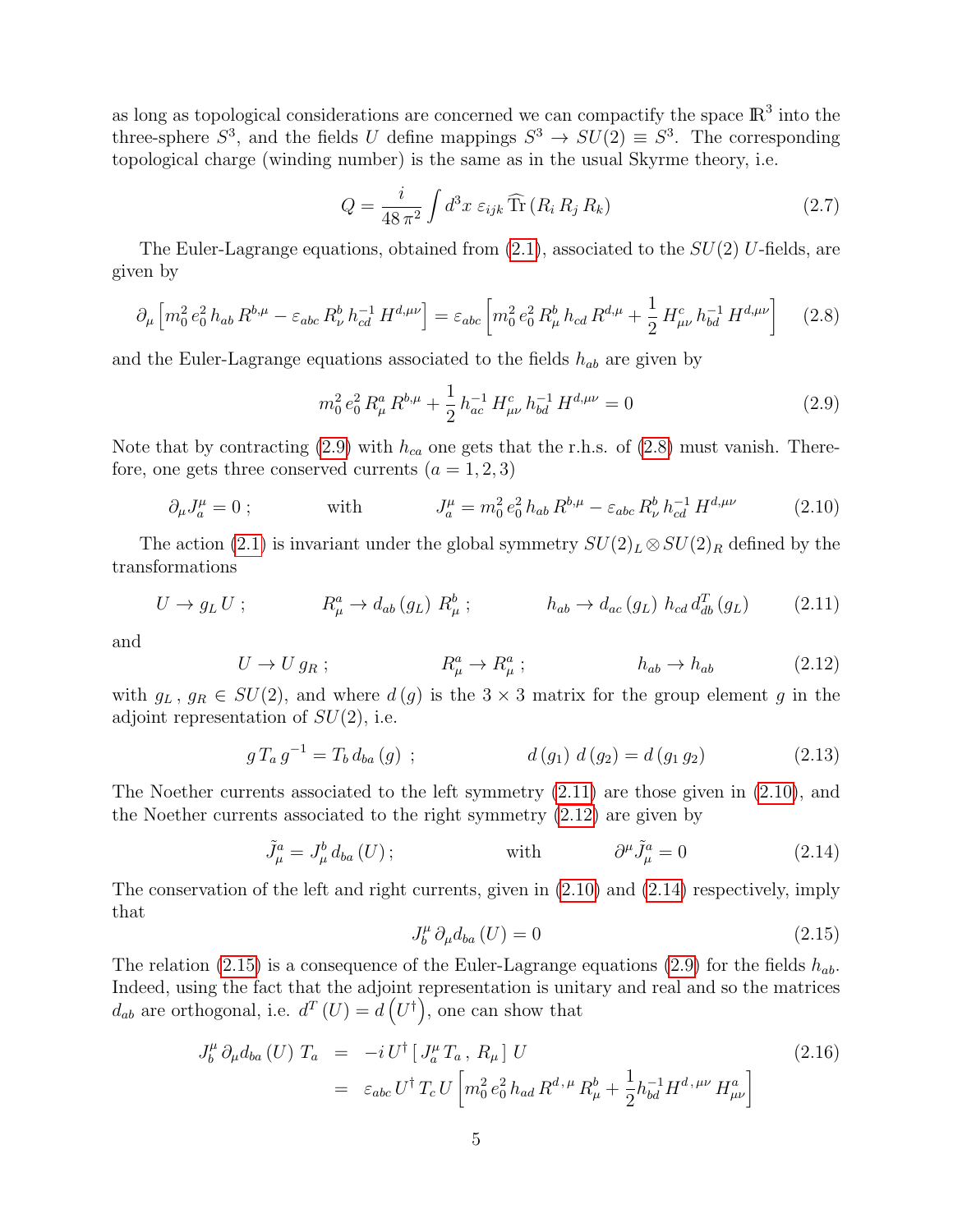and that vanishes as a consequence of [\(2.9\)](#page-5-0).

Note that the introduction of the fields  $h_{ab}$  in the action  $(2.1)$ , does not destroy the target space symmetries of the original Skyrme model, namely  $SU(2)_L \otimes SU(2)_R$ . One still has six (left and right) conserved currents, and one can say, like in the original Skyrme model, that the equations of motion are equivalent to the conservation of these currents. Indeed, [\(2.8\)](#page-5-1) and  $(2.9)$  follow from  $(2.10)$  and  $(2.14)$ . The introduction of the fields  $h_{ab}$ , however, brings two new structures to the the theory [\(2.1\)](#page-4-1) as compared to the original Skyrme model. It allows the existence of an exact self-dual (BPS) sector, as we explain below in section [2.2,](#page-9-0) and it renders the theory [\(2.1\)](#page-4-1) conformally invariant in the three dimensional space, as we explain in the appendix [A.](#page-18-0) Indeed, one can check that the static energy associated to [\(2.1\)](#page-4-1), given by

<span id="page-6-0"></span>
$$
E = \int d^3x \left[ \frac{m_0^2}{2} h_{ab} R_i^a R_i^b + \frac{1}{4 e_0^2} h_{ab}^{-1} H_{ij}^a H_{ij}^b \right]
$$
 (2.17)

is invariant under the conformal transformations in three dimensions (see [\(A.7\)](#page-19-0)). In addition, the static version of the equations of motion [\(2.8\)](#page-5-1) and [\(2.9\)](#page-5-0), are also conformally invariant (see  $(A.9)$ ).

Note that by contracting the Euler-Lagrange equation [\(2.9\)](#page-5-0) with  $h_{ab}$ , one gets that the two terms of the Lagrangian density in [\(2.1\)](#page-4-1) must be equal on-shell, i.e.

$$
\frac{m_0^2}{2} h_{ab} R^a_\mu R^{b,\mu} = -\frac{1}{4 e_0^2} h_{ab}^{-1} H^a_{\mu\nu} H^{b,\mu\nu}
$$
 (2.18)

For static configurations that implies that the two terms in the energy density in [\(2.17\)](#page-6-0) are also equal

<span id="page-6-1"></span>
$$
\frac{m_0^2}{2} h_{ab} R_i^a R_i^b = \frac{1}{4 e_0^2} h_{ab}^{-1} H_{ij}^a H_{ij}^b
$$
 (2.19)

In the original Skyrme model, where  $h_{ab}$  is the identity matrix, a relation equivalent to  $(2.19)$ is obtained by Derrick's scaling argument [\[16\]](#page-23-7). The static energy [\(2.17\)](#page-6-0) is invariant under the scaling of the coordinates  $x_i \to \alpha x_i$ , due to the conformal symmetry. So, the static solutions of the theory [\(2.1\)](#page-4-1) do not have a fixed size, as the original Skyrmions do. However, the balance between the quadratic and quartic terms in space derivatives of the energy density of the theory [\(2.1\)](#page-4-1), is provided by the Euler-Lagrange equations for the fields  $h_{ab}$  as shown in [\(2.19\)](#page-6-1).

#### 2.1 The static sector

Another important role of the static Euler-Lagrange equations for  $h(2.9)$  $h(2.9)$  is to relate h to a real and symmetric matrix given by

<span id="page-6-2"></span>
$$
\tau_{ab} \equiv R_i^a \, R_i^b \tag{2.20}
$$

where the sum is over the space index  $i = 1, 2, 3$ , only. That matrix is similar to the usual strain tensor of the Skyrme model defined by [\[18,](#page-23-9) [3\]](#page-22-2)

<span id="page-6-3"></span>
$$
D_{ij} = R_i^a R_j^a \tag{2.21}
$$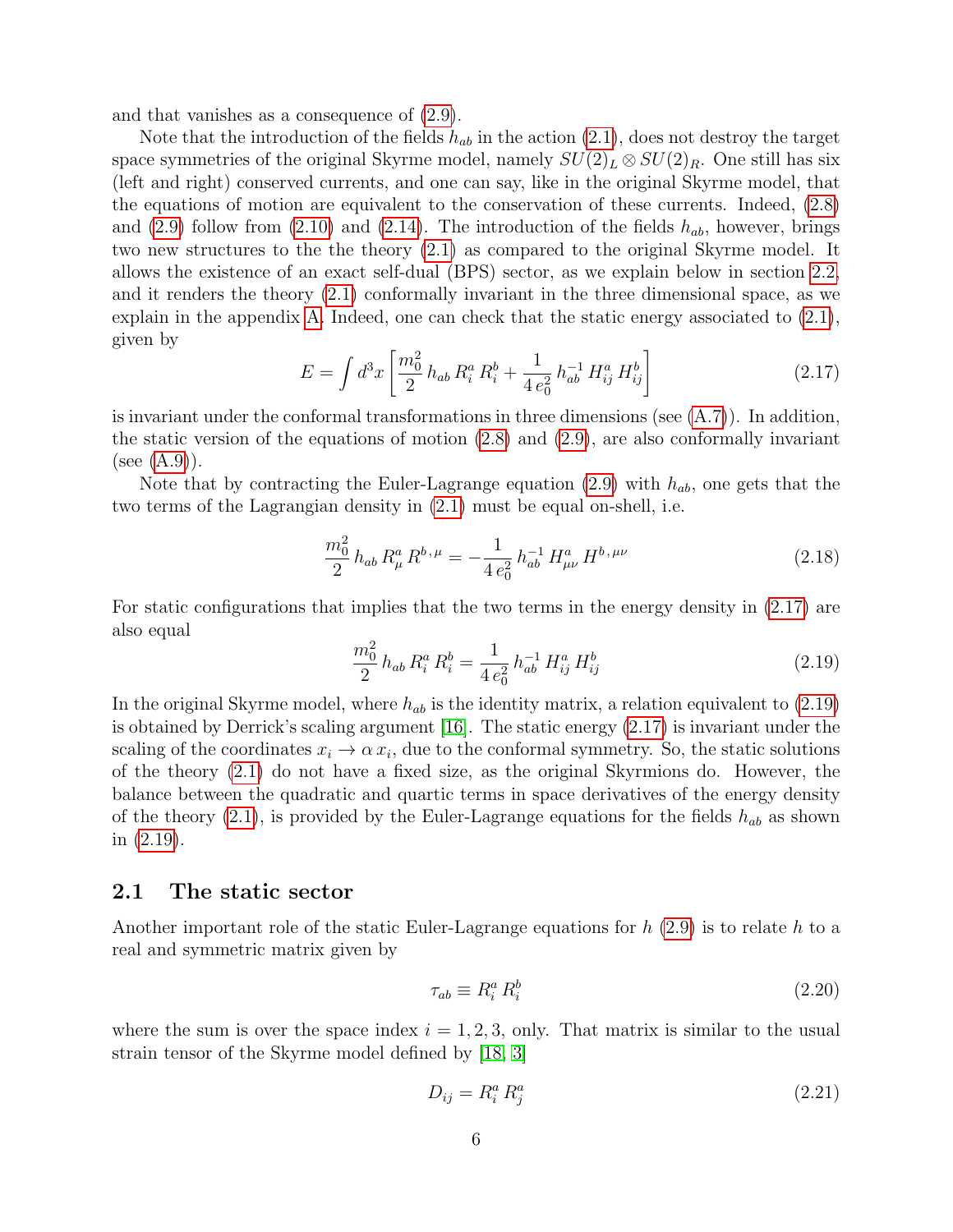Note that

$$
\det \tau = \det D ; \qquad \qquad \text{Tr}\,\tau^n = \text{Tr}\,D^n \qquad (2.22)
$$

and so the eigenvalues of  $\tau$  and D are the same. Now if  $v_a$  is an arbitrary real vector then

<span id="page-7-4"></span>
$$
v^T \tau v = \sum_{i=1}^3 (v_a R_i^a)^2 \ge 0
$$
\n(2.23)

Then  $\tau$  is a positive semidefinite matrix and so its eigenvalues are all non-negative. At the same time the eigenvalues of the matrix  $h$  can not vanish as it has to be invertible, and they have to be all positive for the energy of the theory [\(2.1\)](#page-4-1) to be positive definite. As a consequence of the static Euler-Lagrange equations for  $h(2.9)$  $h(2.9)$ , we then get the following results. Consider a domain  $\mathcal D$  in the three dimensional space  $\mathbb R^3$ . If the matrix  $\tau$  is singular in  $\mathcal{D}$ , then the  $SU(2)$  fields U have to be constant in  $\mathcal{D}$ , i.e.

<span id="page-7-0"></span>
$$
\det \tau = 0 \qquad \longrightarrow \qquad U = \text{constant} \qquad \text{for} \qquad x^i \in \mathcal{D} \qquad (2.24)
$$

and so the whole matrix  $\tau$  vanishes (see [\(2.4\)](#page-4-2) and [\(2.20\)](#page-6-2)). On the other hand if none of the eigenvalues of  $\tau$  vanish in  $\mathcal{D}$ , i.e. det  $\tau \neq 0$ , then it follows that the matrices h and  $\tau$  can be diagonalised by the same orthogonal matrix  $M$  on that domain, i.e.

<span id="page-7-1"></span>
$$
\left(M^T h M\right)_{ab} = \varphi_a \,\delta_{ab} \; ; \qquad \qquad \left(M^T \,\tau \, M\right)_{ab} = \omega_a \,\delta_{ab} \tag{2.25}
$$

and so they commute in  $\mathcal{D}$ , i.e.  $[h, \tau] = 0$ . In addition, their eigenvalues are related by

<span id="page-7-2"></span>
$$
\omega_1 = m_0^2 e_0^2 \varphi_2 \varphi_3 ; \qquad \qquad \omega_2 = m_0^2 e_0^2 \varphi_1 \varphi_3 ; \qquad \qquad \omega_3 = m_0^2 e_0^2 \varphi_1 \varphi_2 \qquad (2.26)
$$

The proof of the relations  $(2.24)$ ,  $(2.25)$  and  $(2.26)$  is given in Appendix [B.](#page-20-0)

Note that the matrix  $\tau$ , defined in [\(2.20\)](#page-6-2), transforms under the action of the group  $SU(2)_L \otimes SU(2)_R$ , given in [\(2.11\)](#page-5-2) and [\(2.12\)](#page-5-4), in the same way as the matrix h. Therefore, the eigenvalues of h and  $\tau$  are invariant under the group  $SU(2)_L \otimes SU(2)_R$ . Indeed, if  $|v\rangle$  is an eigenvector of h with eigenvalue  $\varphi$ , i.e.  $h | v \rangle = \varphi | v \rangle$ , then  $d(g_L) | v \rangle$  is an eigenvector of the transformed matrix  $d(g_L) h d(g_L)^T$ , with the same eigenvalue  $\varphi$ . The same applies to the matrix  $\tau$ .

The relations [\(2.25\)](#page-7-1) and [\(2.26\)](#page-7-2) have some important consequences for the structure of the static solutions of the model  $(2.1)$ . Using  $(2.25)$  and  $(2.26)$  we can write that

$$
\left(M^T \tau^{-1} M\right)_{ab} = \frac{1}{m_0^2 e_0^2 \varphi_1 \varphi_2 \varphi_3} \varphi_a \delta_{ab} \tag{2.27}
$$

and so the matrices h and  $\tau^{-1}$  are proportional in  $\mathcal{D}$ 

<span id="page-7-3"></span>
$$
h = m_0^2 e_0^2 \text{ (det } h) \ \tau^{-1} = \frac{\sqrt{\det \tau}}{|m_0 e_0|} \tau^{-1}
$$
 (2.28)

From [\(2.4\)](#page-4-2) and [\(2.20\)](#page-6-2) we observe that the matrix  $\tau$  is a functional of the  $SU(2)$  fields U and their first derivatives only. Therefore, what the relation [\(2.28\)](#page-7-3) is telling us is that for static solutions of the theory [\(2.1\)](#page-4-1), and in regions where the matrix  $\tau$  is non-singular, the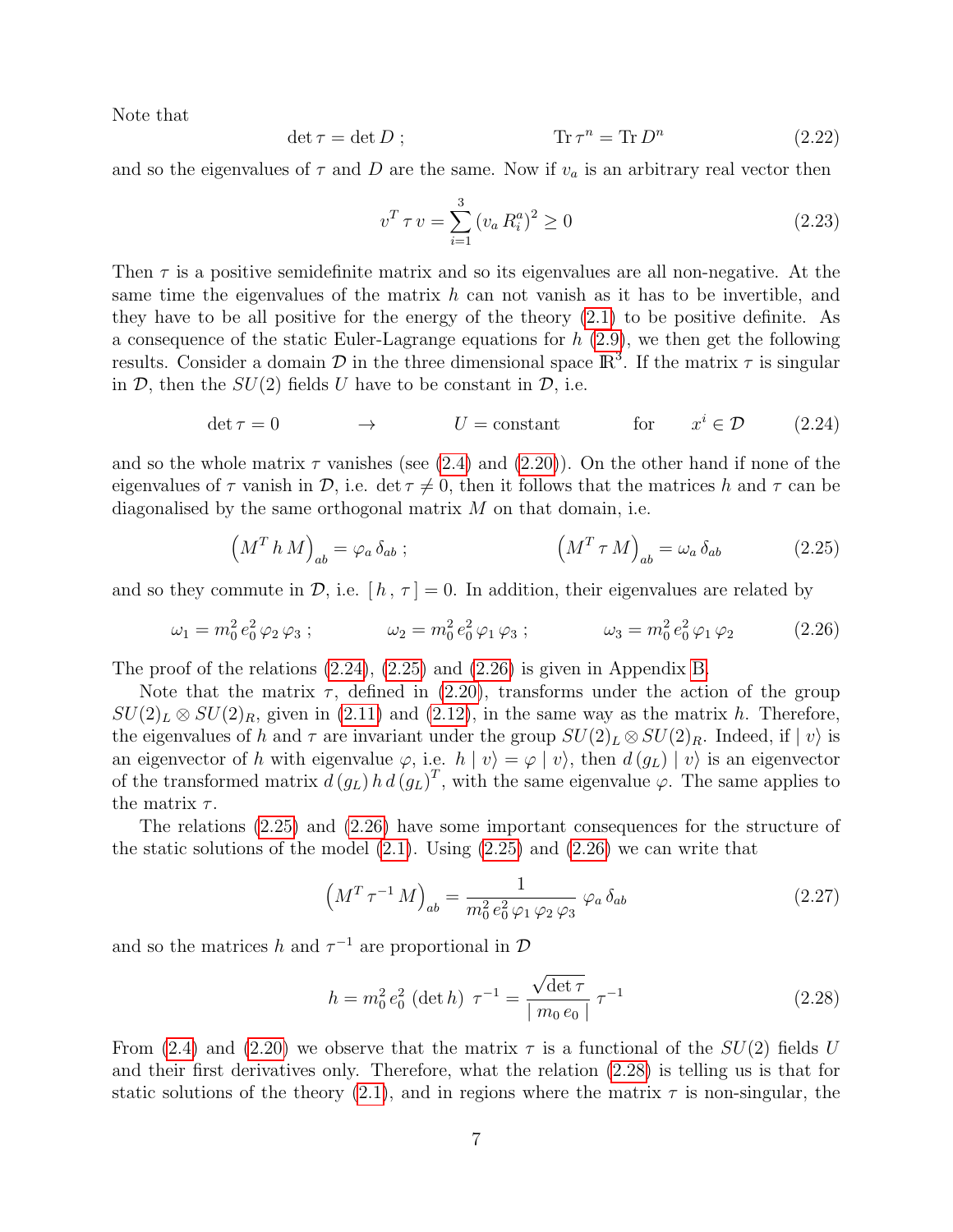fields  $h_{ab}$  are explicitly written in terms of the U fields and their first derivatives without any integration needed. Note that this is a consequence of only the static Euler-Lagrange equations for the fields h [\(2.9\)](#page-5-0), and the positivity of the eigenvalues of h and  $\tau$ . In the cases where the matrix  $\tau$  is singular, it is also possible to find a matrix h that solves the equations [\(2.9\)](#page-5-0) (see subsection [B.1](#page-21-0) of appendix [B\)](#page-20-0). We have shown that by using the Euler-Lagrange equations for h  $(2.9)$ , one can write the Euler-Lagrange equation for U  $(2.8)$  as in  $(2.10)$ . Then using  $(2.28)$  one can express, in regions where  $\tau$  is non-singular, the static version of  $(2.10)$  only in terms of the U fields as

$$
\partial_i J_i^a = 0 \; ; \qquad \text{with} \qquad J_i^a = \sqrt{\det \tau} \, \tau_{ab}^{-1} \, R_i^b + \frac{m_0^2 \, e_0^2}{\sqrt{\det \tau}} \, \varepsilon_{abc} \, R_j^b \, \tau_{cd} \, H_{ij}^d \qquad (2.29)
$$

An interesting consequence of the equation [\(2.28\)](#page-7-3) is that it implies that the determinant of the matrix  $h_{ab}$  is proportional to the density of topological charge. In order to see that, let us treat the quantities  $R_i^a$ , introduced in [\(2.4\)](#page-4-2), as a  $3 \times 3$  matrix with the following ordering of rows and columns  $R_i^a \equiv (R)_{ia}$ ,  $i = 1, 2, 3$  and  $a = 1, 2, 3$ . We then have that

<span id="page-8-0"></span>
$$
\varepsilon_{ijk} R_i^a R_j^b R_k^c = \varepsilon_{abc} \varepsilon_{ijk} R_{i1} R_{j2} R_{k3} = \varepsilon_{abc} \det R \tag{2.30}
$$

Using [\(2.2\)](#page-4-3) and [\(2.30\)](#page-8-0) one then gets that

<span id="page-8-1"></span>
$$
\varepsilon_{ijk} \operatorname{Tr} \left( R_i R_j R_k \right) = i \, 3 \det R \tag{2.31}
$$

Then from [\(2.7\)](#page-5-7) one gets

$$
Q = -\frac{1}{16\,\pi^2} \int d^3x \, \det R \tag{2.32}
$$

From [\(2.28\)](#page-7-3) it follows that, in regions where  $\tau$  is non-singular, det  $\tau = (m_0^2 e_0^2)^3$  (det h)<sup>2</sup>, and  $(2.20)$  implies det  $\tau = (\det R)^2$ . Therefore

<span id="page-8-3"></span>
$$
\det h = \det R/\lambda^3 \qquad \qquad \text{with} \qquad \qquad \lambda = \pm m_0 \, e_0 \tag{2.33}
$$

In order for the energy of the theory  $(2.1)$  to be positive definite we need the eigenvalues of h to be all positive, i.e.  $\det h > 0$ . Therefore, we conclude that

<span id="page-8-5"></span>
$$
sign(\lambda \det R) = +1 \tag{2.34}
$$

and so det R has to have the same sign in all points in  $\mathbb{R}^3$ . Therefore, in regions where  $\tau$  is non-singular, from [\(2.31\)](#page-8-1) one gets that

$$
\det h = -\frac{i}{3\lambda^3} \varepsilon_{ijk} \widehat{\text{Tr}} \left( R_i R_j R_k \right) \tag{2.35}
$$

If  $\tau$  is singular only in zero measure sets, it follows that the topological charge [\(2.7\)](#page-5-7) is given by

<span id="page-8-4"></span>
$$
Q = -\frac{\lambda^3}{16\,\pi^2} \int d^3x \det h \tag{2.36}
$$

Since we need det  $h > 0$ , for the energy of the theory  $(2.1)$  to be positive definite, we need

<span id="page-8-2"></span>
$$
sign\left(\lambda Q\right) = -1\tag{2.37}
$$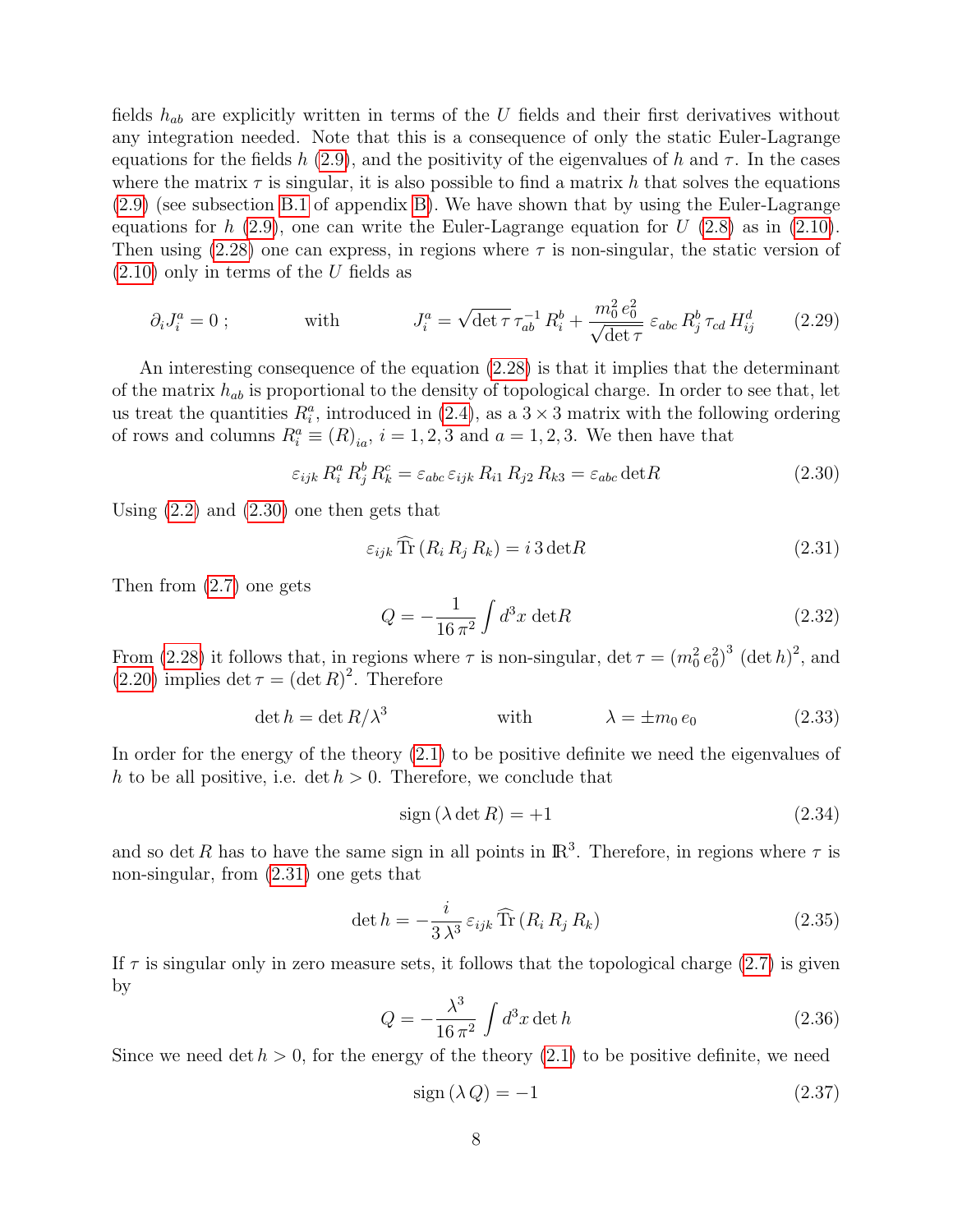The relation [\(2.28\)](#page-7-3) between the matrices h and  $\tau$ , valid in regions where  $\tau$  is non-singular. shows that the matrix  $h$  does give a measure of the strain of the map from the compact fied three dimensional space  $S^3$  to  $SU(2)$ . In addition, we can write the quadratic and quartic terms of the static energy [\(2.17\)](#page-6-0) as functions of these eigenvalues, Indeed, from [\(2.19\)](#page-6-1) and [\(2.26\)](#page-7-2) we get that

$$
h_{ab} R_i^a R_i^b = \frac{1}{2\lambda^2} h_{ab}^{-1} H_{ij}^a H_{ij}^b = \text{Tr}(h\,\tau) = 3\,\lambda^2 \,\varphi_1 \,\varphi_2 \,\varphi_3 \tag{2.38}
$$

Therefore, the static energy density in [\(2.17\)](#page-6-0) evaluated on a given static solution of the theory  $(2.1)$  is

$$
\mathcal{E}_{\text{static}} \equiv \frac{m_0^2}{2} h_{ab} R_i^a R_i^b + \frac{1}{4 e_0^2} h_{ab}^{-1} H_{ij}^a H_{ij}^b = m_0^2 \lambda^2 \, 3 \varphi_1 \varphi_2 \varphi_3 = \frac{3 \, m_0^2}{|\lambda|} \sqrt{\omega_1 \omega_2 \omega_3} \tag{2.39}
$$

On the other hand, using [\(2.6\)](#page-4-4), [\(2.21\)](#page-6-3), [\(2.25\)](#page-7-1) and [\(2.26\)](#page-7-2), one gets that the static energy for the usual Skyrme, evaluated on a static solution of the theory [\(2.1\)](#page-4-1), is given by

$$
\mathcal{E}_{\text{Skyrme}} = \frac{m_0^2}{2} R_i^a R_i^a + \frac{1}{4 e_0^2} H_{ij}^a H_{ij}^a = \frac{m_0^2}{2} \left[ \text{Tr} D + \frac{1}{2 \lambda^2} \left( (\text{Tr} D)^2 - \text{Tr} D^2 \right) \right]
$$
  
\n
$$
= \frac{m_0^2}{2} \left[ \omega_1 + \omega_2 + \omega_3 + \frac{1}{\lambda^2} \left( \omega_1 \omega_2 + \omega_2 \omega_3 + \omega_1 \omega_3 \right) \right]
$$
  
\n
$$
= \frac{m_0^2 \lambda^2}{2} \left[ \varphi_1 \varphi_2 + \varphi_2 \varphi_3 + \varphi_1 \varphi_3 + \varphi_1 \varphi_2 \varphi_3 \left( \varphi_1 + \varphi_2 + \varphi_3 \right) \right]
$$
(2.40)

where in the last equality we have assumed the relation  $(2.26)$ , i.e. that the field configuration satisfy the static Euler-Lagrange equations for  $h(2.9)$  $h(2.9)$ . Therefore, we can write that

$$
\Delta \mathcal{E} \equiv \mathcal{E}_{\text{Skyrme}} - \mathcal{E}_{\text{static}}
$$
  
= 
$$
\frac{m_0^2}{2} \left[ \left( \sqrt{\omega_1} - \frac{\sqrt{\omega_2 \omega_3}}{|\lambda|} \right)^2 + \left( \sqrt{\omega_2} - \frac{\sqrt{\omega_1 \omega_3}}{|\lambda|} \right)^2 + \left( \sqrt{\omega_3} - \frac{\sqrt{\omega_1 \omega_2}}{|\lambda|} \right)^2 \right]
$$
  
= 
$$
\frac{m_0^2 \lambda^2}{2} \left[ \left( 1 - \varphi_1 \right)^2 \varphi_2 \varphi_3 + \left( 1 - \varphi_2 \right)^2 \varphi_1 \varphi_3 + \left( 1 - \varphi_3 \right)^2 \varphi_1 \varphi_2 \right]
$$
(2.41)

where again in the last equality we have assumed the relation [\(2.26\)](#page-7-2). Consequently,  $\Delta \mathcal{E}$  is positive if the eigenvalues of the matrix  $h$  are positive, and so if the energy of the theory [\(2.1\)](#page-4-1) is positive definite. On the domain where all  $\varphi_a$ 's are positive we have three extrema for  $\Delta \mathcal{E}$ . The points  $\varphi_a = 0$  and  $\varphi_a = 1$ , for  $a = 1, 2, 3$ , are minima and the point  $\varphi_a = 1/2$ ,  $a = 1, 2, 3$ , is a saddle point.

#### <span id="page-9-0"></span>2.2 The self-dual sector

As explained in [\[15\]](#page-23-6), the introduction of the matrix  $h_{ab}$  allows the existence of an exact self-dual sector, and makes the theory conformally invariant in three dimensional spatial sub manifold. The self-duality equations, defining that exact-self-dual sector are given by

<span id="page-9-1"></span>
$$
\lambda h_{ab} R_i^b = \frac{1}{2} \varepsilon_{ijk} H_{jk}^a ; \qquad \lambda = \pm m_0 e_0 \qquad (2.42)
$$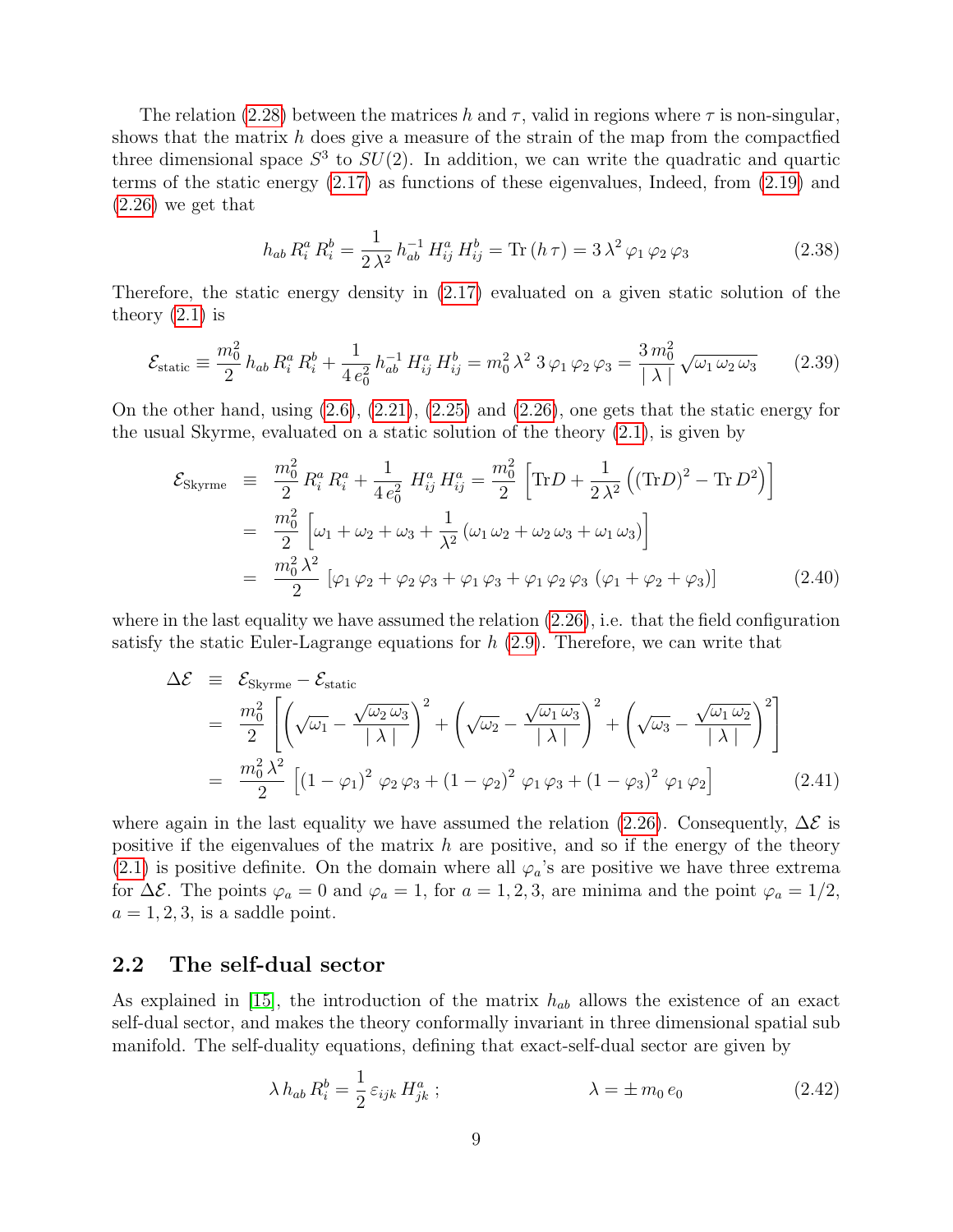Note that the self-duality equations [\(2.42\)](#page-9-1) can be written in 3-vector space notation as

$$
\vec{\nabla} \wedge \vec{R}_a = \lambda \, h_{ab} \, \vec{R}_b \tag{2.43}
$$

which is a generalization, to several vectors, of the well known force-free equation for magnetic fields in solar and plasma physics [\[19,](#page-23-10) [20,](#page-23-11) [13,](#page-23-4) [14\]](#page-23-5).

The solutions of the first order equations [\(2.42\)](#page-9-1) not only solve the static second order Euler-Lagrange equations [\(2.8\)](#page-5-1), associated to the  $SU(2)$  U-fields, but also solve those associated to the six extra fields  $h_{ab}$ , given in [\(2.9\)](#page-5-0). Note that the static version of (2.9) can be written as

<span id="page-10-0"></span>
$$
\left[ \mid \lambda \mid R_i^a - \frac{1}{2} h_{ac}^{-1} \varepsilon_{ijk} H_{jk}^c \right] \left[ \mid \lambda \mid R_i^b + \frac{1}{2} h_{bd}^{-1} \varepsilon_{ilm} H_{lm}^d \right] = 0 \tag{2.44}
$$

as the crossed terms cancel each other. Indeed, using  $(2.30)$  and  $(2.6)$  it follows that,  $h_{ac}^{-1} \varepsilon_{ijk} H_{jk}^c R_i^b = h_{ac}^{-1} \varepsilon_{cde} \varepsilon_{ijk} R_i^b R_j^d R_k^e = 2 h_{ab}^{-1} \det R$ . Similarly,  $h_{bd}^{-1} \varepsilon_{ilm} H_{lm}^d R_i^a = 2 h_{ab}^{-1} \det R$ , and so they indeed cancel each other. Then [\(2.44\)](#page-10-0) is the same as the static version of [\(2.9\)](#page-5-0), and  $(2.42)$  does imply  $(2.44)$ . Using  $(2.42)$  twice, one gets that

$$
\varepsilon_{abc} \lambda^2 R_i^b h_{cd} R_i^d = \frac{1}{4} \varepsilon_{abc} \varepsilon_{ijk} h_{bd}^{-1} H_{jk}^d \varepsilon_{ilm} H_{lm}^c = \frac{1}{2} \varepsilon_{abc} h_{bd}^{-1} H_{jk}^d H_{jk}^c \tag{2.45}
$$

and that implies that the static version of r.h.s. of [\(2.8\)](#page-5-1) vanishes. Now contract the static version of the l.h.s. of  $(2.8)$  with  $T_a$ , and use  $(2.42)$  to get

$$
\partial_{i} \left[ \lambda^{2} h_{ab} R_{i}^{b} + \varepsilon_{abc} R_{j}^{b} h_{cd}^{-1} H_{ij}^{d} \right] T_{a} = \frac{\lambda}{2} \varepsilon_{ijk} \partial_{i} \left[ H_{jk}^{a} + 2 \varepsilon_{abc} R_{j}^{b} R_{k}^{c} \right] T_{a}
$$

$$
= -i \frac{3\lambda}{2} \varepsilon_{ijk} \partial_{i} \left[ R_{j}, R_{k} \right] = \frac{3\lambda}{2} \varepsilon_{ijk} \left[ \left[ R_{i}, R_{j} \right], R_{k} \right] = 0 \tag{2.46}
$$

where we have used the fact that  $R_i$  satisfies the Maurer-Cartan equation [\(2.5\)](#page-4-5), and in the last equality we have used the Jacobi identity. So, [\(2.42\)](#page-9-1) does imply the static versions of [\(2.8\)](#page-5-1) and [\(2.9\)](#page-5-0).

The solutions of [\(2.42\)](#page-9-1) saturate a Bogomolny-type bound of the static energy associated to  $(2.1)$ . Indeed, one can write the static energy  $(2.17)$  as

$$
E = \frac{1}{2e_0^2} \int d^3x \left[ \lambda R_i^b k_{ba} - \frac{1}{2} k_{ab}^{-1} \varepsilon_{ijk} H_{jk}^b \right]^2 - \text{sign}(\lambda) \left. \frac{|m_0|}{|e_0|} 48 \pi^2 Q \right] \tag{2.47}
$$

where  $Q$  is the topological charge, given in  $(2.7)$ , and where we have written the matrix h in terms of a real and invertible matrix  $k$  as

<span id="page-10-1"></span>
$$
h = k k^T \tag{2.48}
$$

Note that if O is an orthogonal  $3 \times 3$  matrix  $(O O<sup>T</sup> = 1)$ , then k and kO give the same h. Such a freedom accounts for the three extra entries of  $k$  as compared with those of  $h$ , since O has three independent entries. In fact, the theory  $(2.1)$  was constructed in [\[15\]](#page-23-6) using arguments of [\[1\]](#page-22-0) based on a splitting of the density of the topological charge [\(2.7\)](#page-5-7). That splitting procedure implies that the matrix h has the form  $(2.48)$ . Therefore, using  $(2.37)$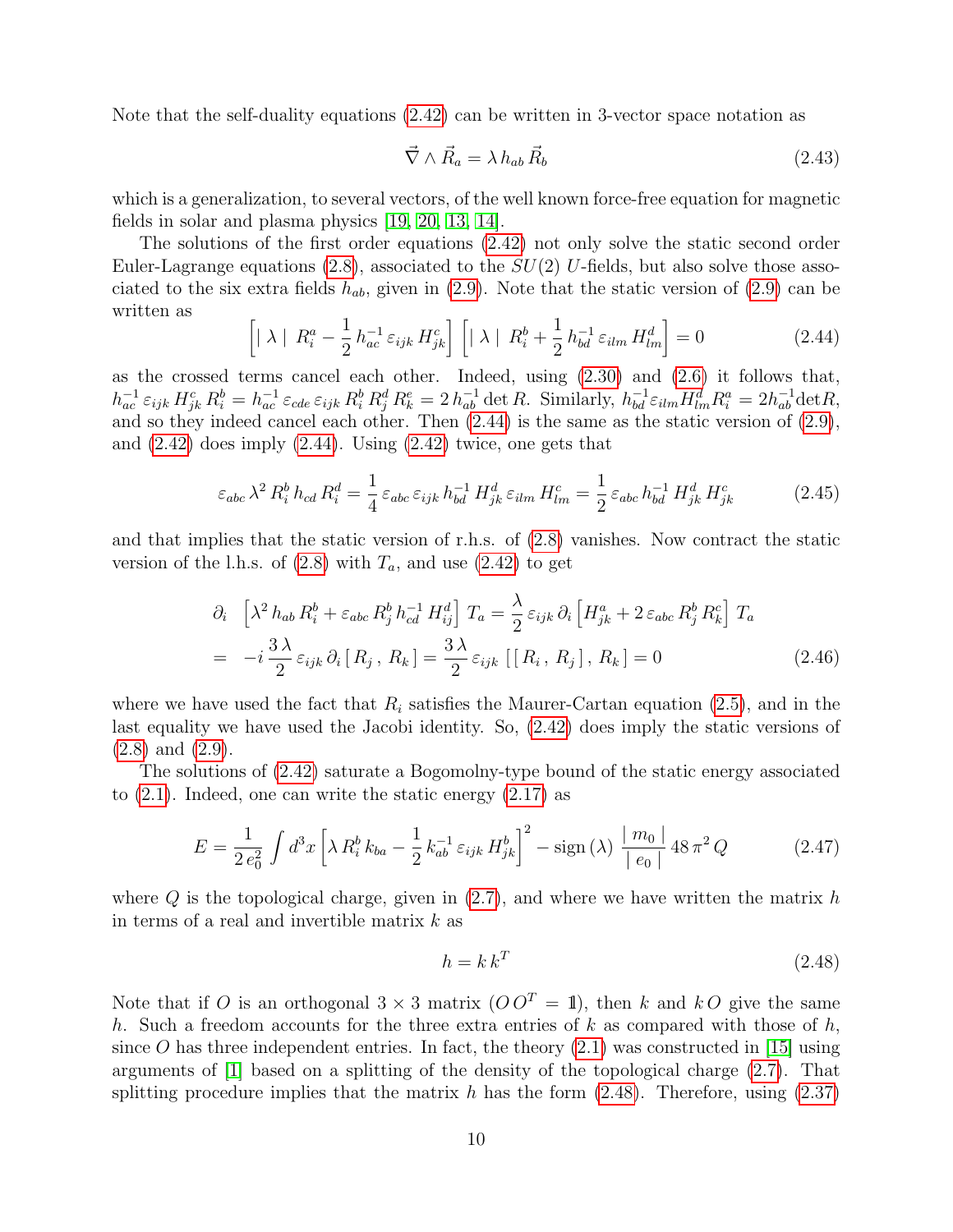we get that the self-dual solutions saturate the bound of the static energy, and in that case it is given by

$$
E_{\rm BPS} = m_0^2 \int d^3x \, h_{ab} \, R_i^a \, R_i^b = \frac{1}{2 \, e_0^2} \int d^3x \, h_{ab}^{-1} \, H_{ij}^a \, H_{ij}^b = \frac{|m_0|}{|e_0|} \, 48 \, \pi^2 \, |Q| \tag{2.49}
$$

We now want to show that the static Euler-Lagrange equations for the fields  $h_{ab}$  [\(2.9\)](#page-5-0) imply the self-duality equations [\(2.42\)](#page-9-1). Let us denote

<span id="page-11-0"></span>
$$
S_i^{(\pm),a} \equiv |\lambda| R_i^a \pm \frac{1}{2} h_{ac}^{-1} \varepsilon_{ijk} H_{jk}^c
$$
 (2.50)

Then the static Euler-Lagrange equations for the fields  $h_{ab}$ , as written in [\(2.44\)](#page-10-0), can be expressed as

<span id="page-11-2"></span>
$$
S_i^{(+),a} S_i^{(-),b} = 0 \tag{2.51}
$$

From [\(2.50\)](#page-11-0) we have

<span id="page-11-1"></span>
$$
S_i^{(+),a} + S_i^{(-),a} = 2 | \lambda | R_i^a
$$
 (2.52)

Contracting [\(2.52\)](#page-11-1) with  $S_i^{(\pm),b}$  and using [\(2.51\)](#page-11-2) one gets

$$
S_i^{(\pm),a} S_i^{(\pm),b} = 2 |\lambda| R_i^a S_i^{(\pm),b} = 2 |\lambda| \left[ |\lambda| \tau_{ab} \pm (\det R) h_{ab}^{-1} \right]
$$
  

$$
= 2 |\lambda|^2 \left[ \tau_{ab} \pm (\text{sign} \lambda) |\lambda|^2 (\det h) h_{ab}^{-1} \right]
$$
  

$$
= 2 |\lambda|^2 \tau_{ab} [1 \pm (\text{sign} \lambda)]
$$
 (2.53)

where we have used  $(2.20)$ ,  $(2.30)$ ,  $(2.33)$  and  $(2.28)$ . Consequently

$$
\text{sign}\,\lambda = \pm 1 \qquad \qquad \rightarrow \qquad \qquad S_i^{(\mp),a} = 0 \tag{2.54}
$$

But the vanishing of  $S_i^{(\pm),a}$  $i^{(\pm),a}$ , as given in [\(2.50\)](#page-11-0), is equivalent to the self-duality equations [\(2.42\)](#page-9-1). Therefore, we come to a very important conclusion: the static Euler-Lagrange equations for the fields  $h_{ab}$  [\(2.9\)](#page-5-0) imply the self-duality equations [\(2.42\)](#page-9-1), and these in their turn imply the static Euler-Lagrange equations for the  $SU(2)$  fields  $U(2.8)$  $U(2.8)$ . So, the static and self-dual sectors of the theory [\(2.1\)](#page-4-1) coincide. Consequently, the only non-self-dual solutions of the theory [\(2.1\)](#page-4-1) must necessarily be time dependent.

Note in addition that in the relation [\(2.28\)](#page-7-3), which is a direct consequence of the static Euler-Lagrange equations for the fields  $h_{ab}$  [\(2.9\)](#page-5-0), the matrix h is expressed entirely in terms of the matrix  $\tau$ , which in its turn is expressed in terms of the  $SU(2)$  fields U and their first derivatives. Therefore, by choosing any static field configuration for the U-fields one gets from [\(2.28\)](#page-7-3) the matrix h that satisfies the static Euler-Lagrange equations for the fields  $h_{ab}$  $(2.9)$ , and so both U and h are static solutions of the theory  $(2.1)$ . Note that in the cases where the matrix  $\tau$  is singular, the relation [\(2.28\)](#page-7-3) does not hold true. However, as we show in subsection [B.1](#page-21-0) of appendix [B,](#page-20-0) it is possible to find a matrix  $h$  that solves the self-duality equations [\(2.42\)](#page-9-1) even when  $\tau$  is singular. Consequently, [\(2.1\)](#page-4-1) has plenty of static solutions. We now analyse some special types of these static solutions.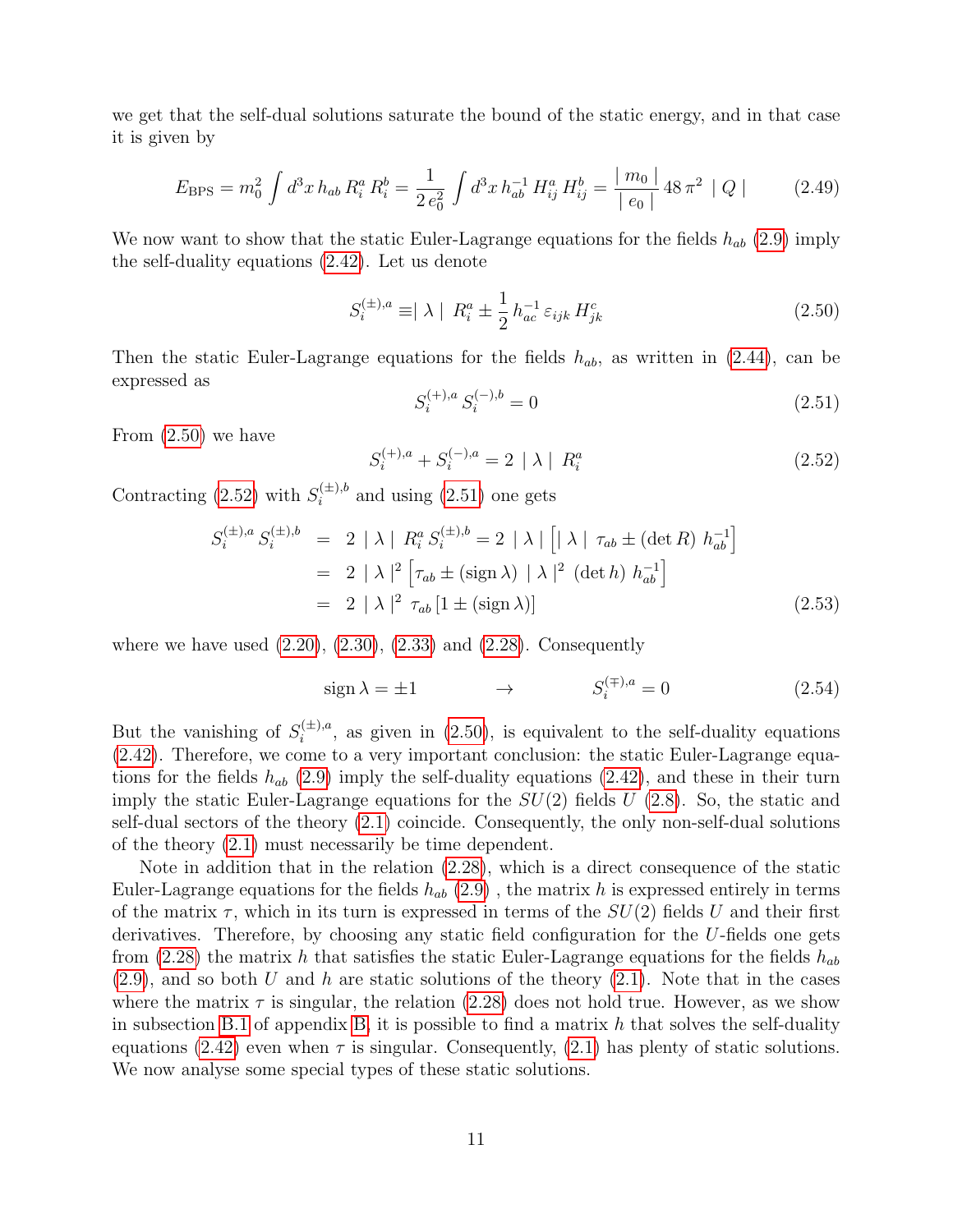### <span id="page-12-0"></span>3 The Holomorphic Ansatz

In this section we construct exact self-dual Skyrmion solutions for the self-duality equations  $(2.42)$  using the so-called rational map ansatz [\[21,](#page-23-12) [22,](#page-23-13) [3\]](#page-22-2). We parameterize the  $SU(2)$  group elements U, with a real scalar field f and a complex scalar field  $u$ , together with its complex conjugate  $\bar{u}$ , as [\[23,](#page-23-14) [15\]](#page-23-6)

<span id="page-12-5"></span>
$$
U = W^{\dagger} e^{i f T_3} W \tag{3.1}
$$

with W having the following form in the spinor representation of  $SU(2)$ 

$$
W = \frac{1}{\sqrt{1+|u|^2}} \begin{pmatrix} 1 & iu \\ i\bar{u} & 1 \end{pmatrix}
$$
 (3.2)

Therefore we have that

$$
R_i = i \partial_i U U^{\dagger} = -V \Sigma_i V^{\dagger} ; \qquad \qquad V \equiv W^{\dagger} e^{i f T_3 / 2} \qquad (3.3)
$$

and

$$
\Sigma_i \equiv \partial_i f T_3 + \frac{i \, 2 \, \sin \left( \frac{f}{2} \right)}{1 + |u|^2} \left( \partial_i u \, T_+ - \partial_i \bar{u} \, T_- \right) \tag{3.4}
$$

with  $T_{\pm} = T_1 \pm i T_2$ . The self-duality equations [\(2.42\)](#page-9-1) become

<span id="page-12-1"></span>
$$
\lambda \operatorname{Tr} \left( \Sigma_i T_b \right) \tilde{h}_{ba} = \frac{i}{2} \, \varepsilon_{ijk} \operatorname{Tr} \left( \left[ \Sigma_j \, , \, \Sigma_k \right] T_a \right) \tag{3.5}
$$

where we have introduced the matrix  $\tilde{h}_{ab}$  as

<span id="page-12-3"></span>
$$
h_{ab} \equiv d_{ac} \left( V \right) \tilde{h}_{cd} d_{db}^T \left( V \right) \tag{3.6}
$$

with  $d(V)$  being the adjoint representation matrix for the group element  $V = W^{\dagger} e^{i f T_3/2}$ (see [\(2.13\)](#page-5-8)). The adjoint representation (triplet) is real and unitary and so d is a  $3 \times 3$ orthogonal matrix. Therefore, since h is symmetric, so is the matrix  $h$ .

We now use spherical coordinates, but instead of using the polar and azimuthal angles we stereographic project the two sphere on a plane and parameterize that plane by a complex coordinate w, together with its complex conjugate  $\bar{w}$ . So, we have the coordinate transformation

$$
x_1 = r \frac{-i (w - \bar{w})}{1 + |w|^2} ; \qquad \qquad x_2 = r \frac{(w + \bar{w})}{1 + |w|^2} ; \qquad \qquad x_3 = r \frac{|w|^2 - 1}{1 + |w|^2} \qquad (3.7)
$$

where  $r$  is the radial distance. The Euclidean space metric becomes

<span id="page-12-4"></span>
$$
ds^{2} = dr^{2} + \frac{4 r^{2}}{(1 + |w|^{2})^{2}} dw d\bar{w}
$$
\n(3.8)

The self-duality equations [\(3.5\)](#page-12-1) become

<span id="page-12-2"></span>
$$
\lambda \operatorname{Tr} \left( \Sigma_r T_b \right) \tilde{h}_{ba} = \frac{\left( 1 + |w|^2 \right)^2}{2 r^2} \operatorname{Tr} \left( \left[ \Sigma_w , \Sigma_{\bar{w}} \right] T_a \right)
$$
  
\n
$$
\lambda \operatorname{Tr} \left( \Sigma_{\bar{w}} T_b \right) \tilde{h}_{ba} = \operatorname{Tr} \left( \left[ \Sigma_{\bar{w}} , \Sigma_r \right] T_a \right)
$$
  
\n
$$
\lambda \operatorname{Tr} \left( \Sigma_w T_b \right) \tilde{h}_{ba} = \operatorname{Tr} \left( \left[ \Sigma_r , \Sigma_w \right] T_a \right)
$$
\n(3.9)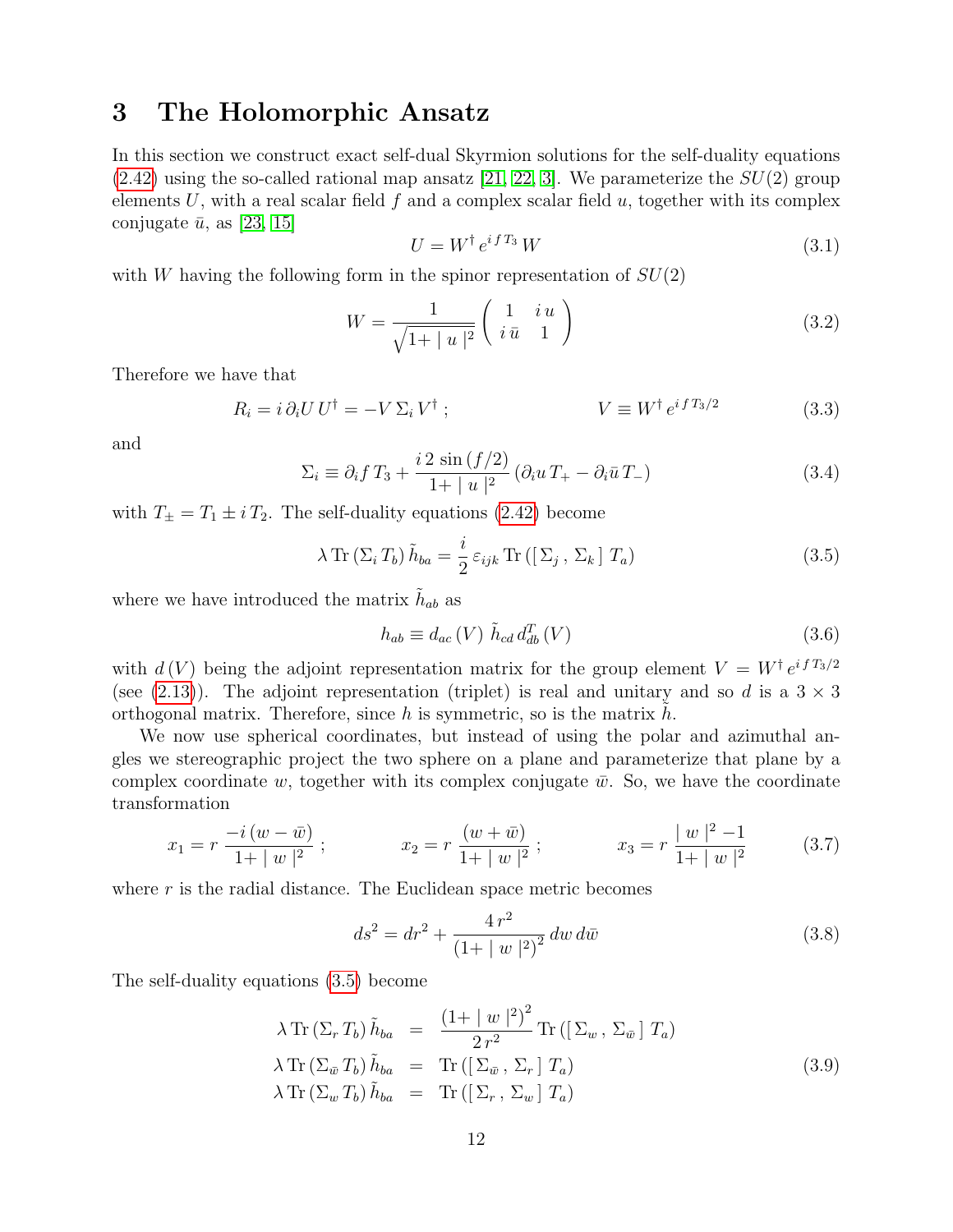We now use the holomorphic ansatz

<span id="page-13-0"></span>
$$
f \equiv f(r) ; \qquad \qquad u \equiv u(w) ; \qquad \qquad \bar{u} \equiv \bar{u}(\bar{w}) \qquad (3.10)
$$

and so

$$
\Sigma_r = \partial_r f T_3 ; \qquad \Sigma_w = \frac{i \, 2 \, \sin \left( \frac{f}{2} \right)}{1 + |u|^2} \, \partial_w u \, T_+ ; \qquad \Sigma_{\bar{w}} = -\frac{i \, 2 \, \sin \left( \frac{f}{2} \right)}{1 + |u|^2} \, \partial_{\bar{w}} \bar{u} \, T_- \tag{3.11}
$$

Therefore, we get from [\(3.9\)](#page-12-2) that  $\tilde{h}_{ab}$  is diagonal

<span id="page-13-2"></span>
$$
\tilde{h}_{11} = \tilde{h}_{22} = \frac{\partial_r f}{\lambda} ; \qquad \tilde{h}_{33} = \frac{4 \sin^2 \left(\frac{f}{2}\right)}{\lambda r^2 \partial_r f} \frac{\left(1 + |w|^2\right)^2}{\left(1 + |u|^2\right)^2} \partial_w u \partial_{\bar{w}} \bar{u} ; \qquad \tilde{h}_{12} = \tilde{h}_{13} = \tilde{h}_{23} = 0 \tag{3.12}
$$

Consequently, in order to have the eigenvalues of the matrix  $h$  positive, we have to impose that (see  $(2.37)$ )

<span id="page-13-3"></span>
$$
sign(\lambda \partial_r f) = +1 \tag{3.13}
$$

and so, f has to be a monotonic function of r, monotonically increasing for  $\lambda > 0$  and monotonically decreasing for  $\lambda < 0$ .

The matrix h can be obtained from [\(3.6\)](#page-12-3) with  $d(V) = d(V^{\dagger}) d(e^{i f T_3/2})$ , and

$$
d\left(e^{i f T_3/2}\right) = \begin{pmatrix} \cos\frac{f}{2} & \sin\frac{f}{2} & 0\\ -\sin\frac{f}{2} & \cos\frac{f}{2} & 0\\ 0 & 0 & 1 \end{pmatrix}
$$
 (3.14)

and

$$
d\left(W^{\dagger}\right) = \frac{1}{1+|u|^2} \begin{pmatrix} \frac{1}{2}\left(2+u^2+\bar{u}^2\right) & \frac{1}{2}i\left(u^2-\bar{u}^2\right) & i(u-\bar{u})\\ \frac{1}{2}i\left(u^2-\bar{u}^2\right) & \frac{1}{2}\left(2-u^2-\bar{u}^2\right) & -(u+\bar{u})\\ -i(u-\bar{u}) & u+\bar{u} & 1-|u|^2 \end{pmatrix}
$$
(3.15)

We then have that

$$
\det h = \det \tilde{h} = \frac{4}{\lambda^3} \frac{\partial_r f \sin^2 (f/2)}{r^2} \frac{\left(1 + |w|^2\right)^2}{\left(1 + |u|^2\right)^2} \partial_w u \partial_{\bar{w}} \bar{u}
$$
(3.16)

Therefore, from [\(2.36\)](#page-8-4) we have that the topological charges of these configurations are

<span id="page-13-1"></span>
$$
Q = \frac{i}{4\pi^2} \int dw \wedge d\bar{w} \frac{\partial_w u \partial_{\bar{w}} \bar{u}}{\left(1 + |u|^2\right)^2} \left[f - \sin f\right] \Big|_{r=0}^{r=\infty} \tag{3.17}
$$

where we have used the fact that the volume element is  $d^3x = -\frac{i2r^2}{(1+|x|^2)}$  $\frac{i 2 r^2}{(1+|w|^2)^2} dr \wedge dw \wedge d\bar{w}$  (see  $(3.8)$ .

Note that the self-duality equations [\(2.42\)](#page-9-1) do not determine the functions  $f(r)$ ,  $u(w)$ and  $\bar{u}(\bar{w})$ . It only determines the matrix h in terms of these functions. Therefore, any holomorphic ansatz configuration  $(3.10)$  leads to a solution of the self-duality equations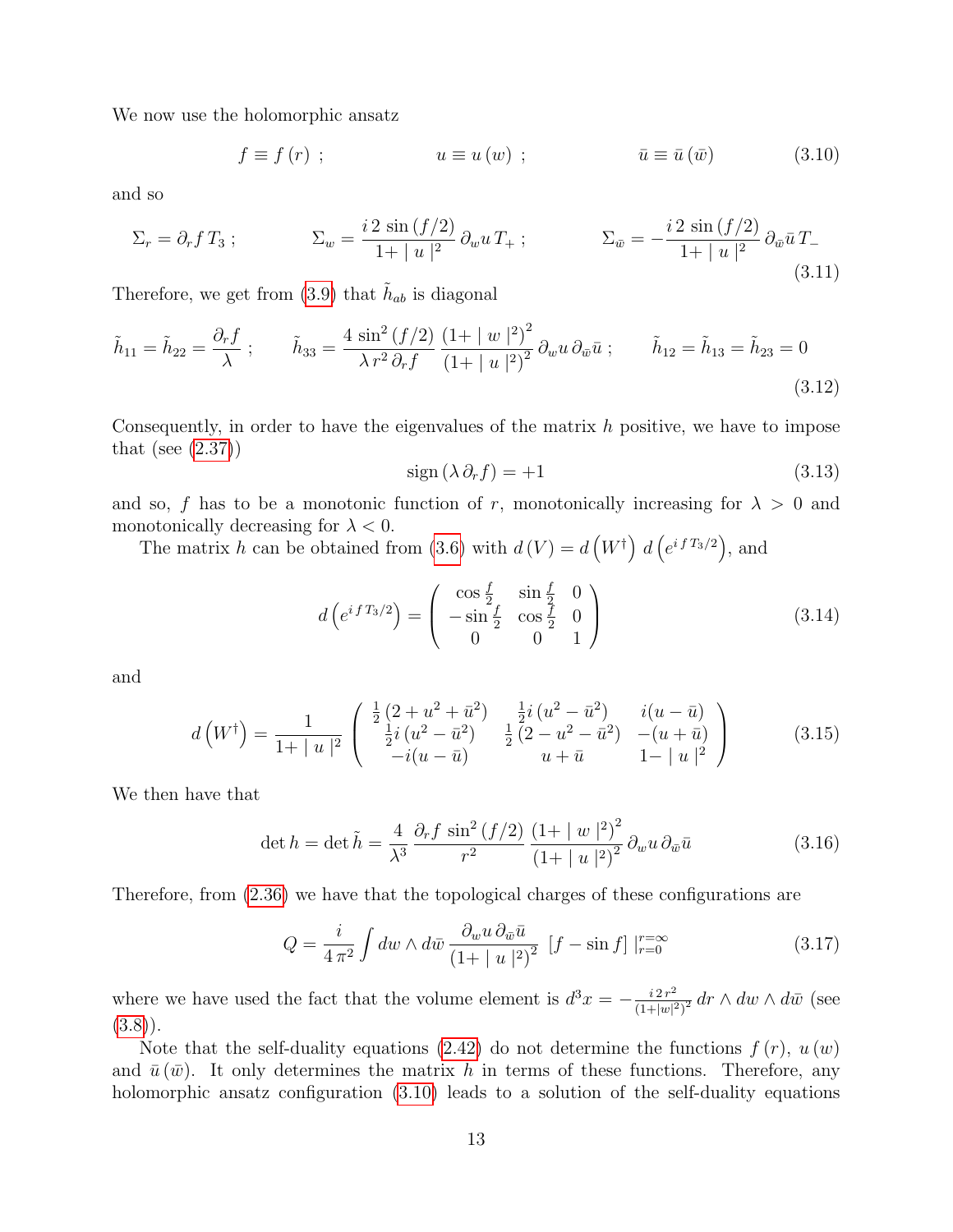$(2.42)$ . However, for the function  $u(w)$  to be a well defined map between two-spheres it has to be a ratio of two polynomials  $p$  and  $q$ , i.e. the so-called rational map

<span id="page-14-0"></span>
$$
u(w) = \frac{p(w)}{q(w)}\tag{3.18}
$$

The degree n of the map between two-spheres defined by  $(3.18)$  is the highest power of w in either of the polynomials  $p$  or  $q$ , and it is equal to [\[3\]](#page-22-2)

$$
n = \frac{i}{2\pi} \int dw \wedge d\bar{w} \frac{|q \partial_w p - p \partial_w q|^2}{(|p|^2 + |q|^2)^2}
$$
(3.19)

In addition, for the topological charge  $(3.17)$  to be non-trivial the profile function  $f(r)$  has to be such that the quantity  $[f - \sin f] \mid_{r=0}^{r=\infty}$  does not vanish. For a given integer m one has that  $e^{i2\pi mT_3} = \pm 1$ , depending if the representation used is of integer (+) or half-integer (-) spin. Therefore, from [\(3.1\)](#page-12-5) we have that if  $f = 2\pi m$  then  $U = \pm 1$ . Consequently, we shall consider boundary conditions such that  $f(0) = 2\pi m$ , and  $f(\infty) = 0$ , and so  $U(\infty) = 1$ and  $U(0) = \pm 1$ , depending if the representation used for U is of integer  $(+)$  or half-integer (-) spin. The topological charge [\(3.17\)](#page-13-1) then becomes

$$
Q = -m n \tag{3.20}
$$

Clearly, if we swap the boundary conditions for  $f$  at the origin and at spatial infinity, the topological charge changes sign.

Note that alternatively we could have chosen the boundary condition for  $f$  such that  $f(0) = 2\pi$ , and  $f(\infty) = 0$ , leading to a solution of topological charge  $(-n)$ . We could then use the product ansatz [\[3\]](#page-22-2) to construct a Skyrmion of charge  $(-m n)$  by taking the  $SU(2)$ field U as  $U_{(-m n)} = U_{(-n)}^m$ , where  $U_{(-n)}$  is the field U for the Skyrmion of charge  $(-n)$ , i.e. using [\(3.1\)](#page-12-5) one has  $U_{(-n)} = W^{\dagger} e^{i f_{(1)} T_3} W$ , with  $f_{(1)}(0) = 2 \pi$ , and  $f_{(1)}(\infty) = 0$ . Therefore,  $U_{(-mn)} = W^{\dagger} e^{im f_{(1)} T_3} W$ . Consequently, for a given profile function  $f_{(1)}$ , the number of ways one can construct a self-dual solution of topological charge N is given by the number of partitions of N into the product of two integers. As we have said before, any configuration for the  $SU(2)$  field U leads to a self-dual solution, since the h-fields act as spectators (see [\(2.28\)](#page-7-3)). So, one can change the profile function smoothly without changing its boundary values and the self-dual solution obtained has the same topological charge. So, the self-dual solutions are infinitely degenerated.

In order to illustrate the kind of solutions we get for the matrix  $h$  we shall consider the simple profile function

<span id="page-14-1"></span>
$$
f(r) = 4 \operatorname{ArcTan}\left(\frac{1}{\zeta}\right) \qquad \qquad \zeta = \frac{r}{a} \qquad (3.21)
$$

which implies

$$
\frac{\partial_r f}{\lambda} = \frac{4 \sin^2 \left(\frac{f}{2}\right)}{\lambda r^2 \partial_r f} = -\frac{1}{\lambda a} \frac{4}{\left(1 + \zeta^2\right)}\tag{3.22}
$$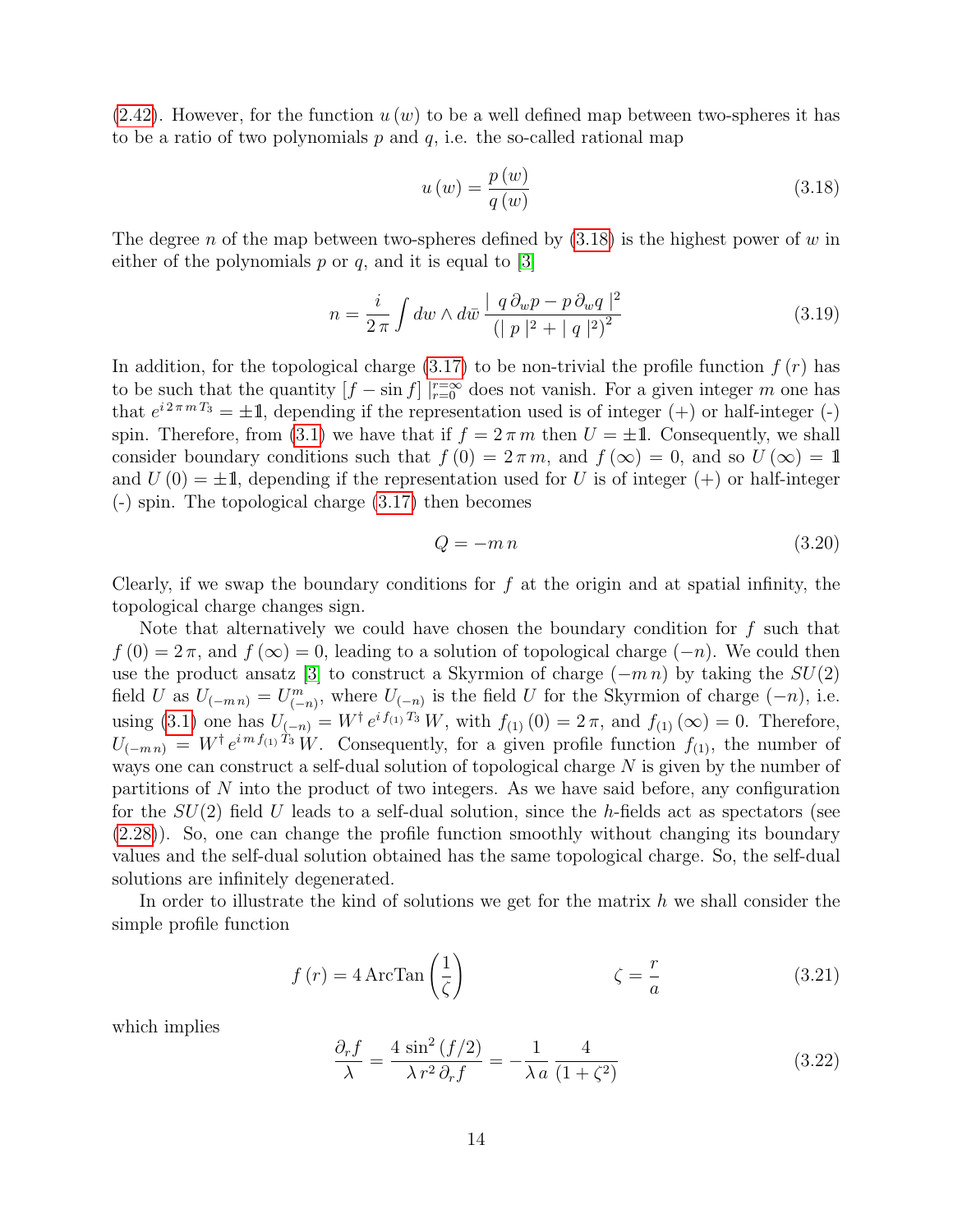with a being an arbitrary positive parameter of dimension of length. Then, from  $(3.12)$ , we get that the eigenvalues of the matrix  $h$  are

$$
(\varphi_1, \varphi_2, \varphi_3) = \frac{1}{|\lambda|} \frac{4}{a} \frac{4}{(1+\zeta^2)} \left(1, 1, \frac{(1+|w|^2)^2}{(1+|u|^2)^2} \partial_w u \partial_{\bar{w}} \bar{u}\right)
$$
(3.23)

where we have used  $(3.13)$  and the fact that the profile function  $(3.21)$  is monotonically decreasing.

### <span id="page-15-0"></span>4 The Toroidal Ansatz

It was shown in [\[15\]](#page-23-6) (see [\(A.10\)](#page-19-2)) that the self-duality equations [\(2.42\)](#page-9-1) are invariant under conformal transformations on the three dimensional spatial sub manifold. We now use that symmetry together with the target space symmetries  $(2.11)$  and  $(2.12)$  to build an ansatz based on the toroidal coordinates [\[24,](#page-24-0) [14\]](#page-23-5). In order to implement that we parameterize the  $SU(2)$  group elements as

<span id="page-15-4"></span>
$$
U = \begin{pmatrix} Z_2 & i Z_1 \\ i \bar{Z}_1 & \bar{Z}_2 \end{pmatrix} ; \qquad |Z_1|^2 + |Z_2|^2 = 1 \qquad (4.1)
$$

We now select two commuting  $U(1)$  subgroups of the target space symmetry group  $SU(2)_L\otimes$  $SU(2)_R$ , given in  $(2.11)$  and  $(2.12)$ , as follows

<span id="page-15-2"></span>
$$
U \to e^{i\alpha T_3} U e^{-i\alpha T_3}; \qquad \text{or} \qquad Z_1 \to e^{i\alpha} Z_1; \qquad Z_2 \to Z_2 \tag{4.2}
$$

and

<span id="page-15-3"></span>
$$
U \to e^{i\beta T_3} U e^{i\beta T_3}; \qquad \text{or} \qquad Z_1 \to Z_1; \qquad Z_2 \to e^{i\beta} Z_2 \qquad (4.3)
$$

We also select two commuting  $U(1)$  subgroups of the conformal group in three dimensions defined by the vector fields [\[24,](#page-24-0) [14\]](#page-23-5)

<span id="page-15-1"></span>
$$
\partial_{\phi} \equiv x^2 \partial_1 - x^1 \partial_2 \tag{4.4}
$$

$$
\partial_{\xi} \equiv \frac{x^3}{a} \left( x^1 \partial_1 + x^2 \partial_2 \right) + \frac{1}{2a} \left( a^2 + x_3^2 - x_1^2 - x_2^2 \right) \partial_3 \tag{4.5}
$$

where a is a free parameter with dimension of length, and where we have introduced the angles  $\phi$  and  $\xi$ , such that the vector fields above generate rotations along these angular directions. The transformation [\(4.4\)](#page-15-1) corresponds to rotations on the plane  $x_1 x_2$ , and [\(4.5\)](#page-15-1) to a linear combination of a special conformal transformation and a translation along the  $x_3$  direction. It turns out that  $\phi$  and  $\xi$  correspond in fact to the two angles of the toroidal coordinates in three dimensions defined by

$$
x^{1} = \frac{a}{p}\sqrt{z}\cos\phi ; \qquad p = 1 - \sqrt{1 - z}\cos\xi
$$
  
\n
$$
x^{2} = \frac{a}{p}\sqrt{z}\sin\phi ; \qquad 0 \le z \le 1
$$
  
\n
$$
x^{3} = \frac{a}{p}\sqrt{1 - z}\sin\xi ; \qquad 0 \le \phi, \xi \le 2\pi
$$
\n(4.6)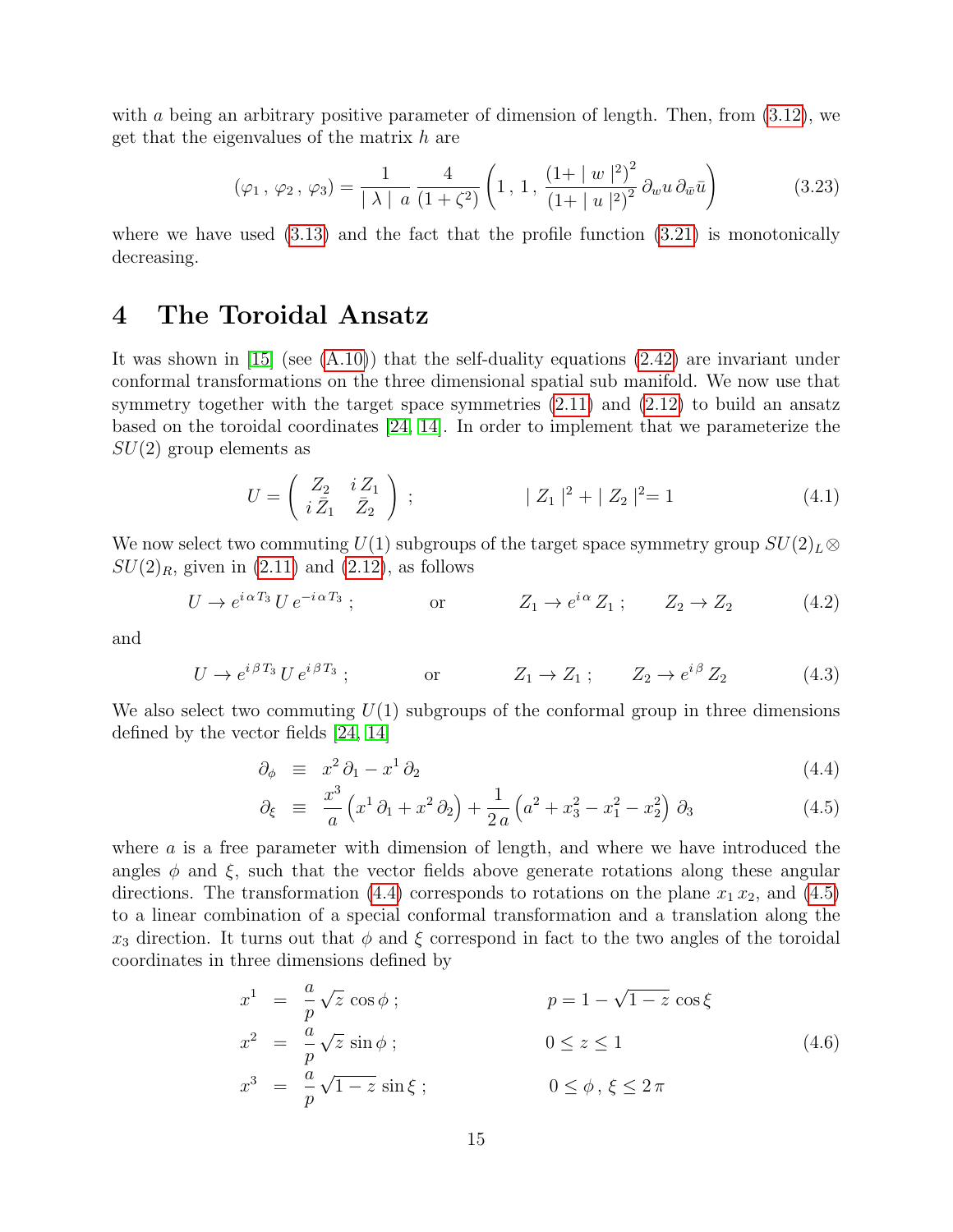where the Euclidean metric becomes

<span id="page-16-2"></span>
$$
ds^{2} = \frac{a^{2}}{p^{2}} \left[ \frac{dz^{2}}{4 z (1 - z)} + (1 - z) d\xi^{2} + z d\phi^{2} \right]
$$
 (4.7)

We build an ansatz that is invariant under the joint action of the  $U(1)$  subgroups  $(4.2)$  and [\(4.4\)](#page-15-1), and also invariant under the joint action of the subgroups [\(4.3\)](#page-15-3) and [\(4.5\)](#page-15-1), leading to

<span id="page-16-0"></span>
$$
Z_1 = \sqrt{F(z)} e^{in\phi} ; \qquad \qquad Z_2 = \sqrt{1 - F(z)} e^{im\xi} ; \qquad \qquad m, n \in \mathbb{Z} \qquad (4.8)
$$

with  $0 \le F \le 1$ . From [\(4.1\)](#page-15-4) and [\(4.8\)](#page-16-0) we get that

$$
R_z = i \partial_z U U^{\dagger} = \frac{F'}{\sqrt{F(1-F)}} \left[ -\cos(m\xi + n\phi) T_1 + \sin(m\xi + n\phi) T_2 \right]
$$
(4.9)

$$
R_{\xi} = i \partial_{\xi} U U^{\dagger} = -2m \left[ \sqrt{F(1-F)} \left[ \sin \left( m\xi + n\phi \right) T_1 + \cos \left( m\xi + n\phi \right) T_2 \right] + (1 - F) T_3 \right]
$$
  
\n
$$
R_{\phi} = i \partial_{\phi} U U^{\dagger} = 2n \left[ \sqrt{F(1-F)} \left[ \sin \left( m\xi + n\phi \right) T_1 + \cos \left( m\xi + n\phi \right) T_2 \right] - F T_3 \right]
$$

and these quantities satisfy the commutation relations

$$
[R_z, R_{\xi}] = -i \frac{m}{n} \frac{F'}{F} R_{\phi}
$$
  
\n
$$
[R_{\phi}, R_z] = -i \frac{n}{m} \frac{F'}{(1 - F)} R_{\xi}
$$
  
\n
$$
[R_{\xi}, R_{\phi}] = -i 4 m n \frac{F(1 - F)}{F'} R_z
$$
\n(4.10)

Then the self-duality equations [\(2.42\)](#page-9-1) become

<span id="page-16-1"></span>
$$
\lambda \frac{a}{p} R_z^b h_{ba} = -2 m n \frac{1}{F'} \frac{F(1-F)}{z(1-z)} R_z^a \n\lambda \frac{a}{p} R_{\xi}^b h_{ba} = -2 \frac{n}{m} F' \frac{(1-z)}{(1-F)} R_{\xi}^a \n\lambda \frac{a}{p} R_{\phi}^b h_{ba} = -2 \frac{m}{n} F' \frac{z}{F} R_{\phi}^a
$$
\n(4.11)

So, the self-duality equations [\(4.11\)](#page-16-1) imply that the three quantities  $R_z^a$ ,  $R_\xi^a$  and  $R_\phi^a$ , are eigenvectors of the matrix  $h_{ab}$ . Since eigenvectors and eigenvalues are known, one can reconstruct that matrix, obtaining

<span id="page-16-4"></span>
$$
h = M h_D M^T ; \qquad \qquad M M^T = 1 \qquad (4.12)
$$

with

<span id="page-16-3"></span>
$$
h_D = -\frac{2}{\lambda} \frac{p}{a} \text{diag.} \left( m n \frac{1}{F'} \frac{F(1-F)}{z(1-z)} , \frac{m}{m} F' \frac{(1-z)}{(1-F)} , \frac{m}{n} F' \frac{z}{F} \right) \equiv \text{diag.} \left( \varphi_1, \varphi_2, \varphi_3 \right)
$$
\n(4.13)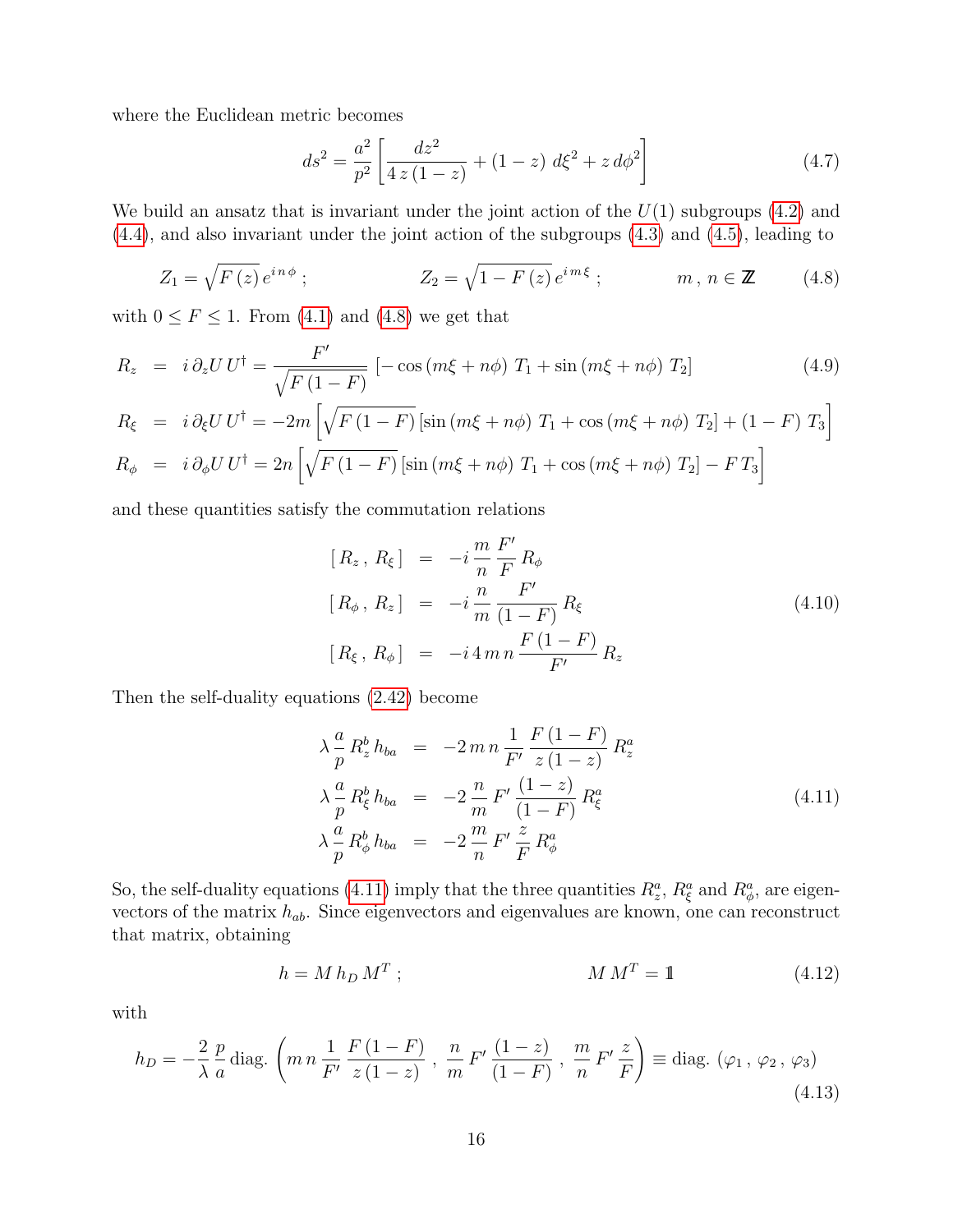and

<span id="page-17-1"></span>
$$
M = \begin{pmatrix} \cos\left(m\xi + n\phi\right) & \sqrt{F} \sin\left(m\xi + n\phi\right) & \sqrt{1 - F} \sin\left(m\xi + n\phi\right) \\ -\sin\left(m\xi + n\phi\right) & \sqrt{F} \cos\left(m\xi + n\phi\right) & \sqrt{1 - F} \cos\left(m\xi + n\phi\right) \\ 0 & \sqrt{1 - F} & -\sqrt{F} \end{pmatrix}
$$
(4.14)

Therefore

$$
\det h = \det h^{(\text{diag.})} = -m n \left[ \frac{2}{\lambda} \frac{p}{a} \right]^3 F'
$$
 (4.15)

Consequently, from [\(2.36\)](#page-8-4) one gets that the topological charges for these configurations are

$$
Q = m n [F(1) - F(0)] \tag{4.16}
$$

where we have used the fact that the volume element is  $d^3x = \frac{1}{2}$ 2  $a^3$  $\frac{a^3}{p^3}$  dz d $\xi$  d $\phi$  (see [\(4.7\)](#page-16-2)).

Note that the self-duality equations do not determine the profile function  $F(z)$ . However, for the matrix h to be invertible, one has to have  $m, n \neq 0$ , and  $F' \neq 0$ . Note in addition that in order for the eigenvalues  $\varphi_a$  to be positive, one observes from [\(4.13\)](#page-16-3), that one must have

$$
sign(\lambda m n F') = -1 \tag{4.17}
$$

Consequently, F has to be a monotonic function of z, increasing for  $\lambda$  m  $n$  < 0, and decreasing for  $\lambda m n > 0$ . That is the equivalent of relation [\(3.13\)](#page-13-3) in the holomorphic ansatz.

The  $\tau$ -matrix, defined in [\(2.20\)](#page-6-2), in the case of this toroidal ansatz, is given by

$$
\tau_{ab} = \frac{p^2}{a^2} \left[ 4 \, z \, \left( 1 - z \right) \, R_z^a \, R_z^b + \frac{1}{1 - z} \, R_\xi^a \, R_\xi^b + \frac{1}{z} \, R_\phi^a \, R_\phi^b \right] \tag{4.18}
$$

and one can write it as

<span id="page-17-2"></span>
$$
\tau = M \,\tau_D \, M^T \tag{4.19}
$$

with M given by  $(4.14)$ , and

<span id="page-17-3"></span>
$$
\tau_D = 4 \frac{p^2}{a^2} \text{diag.} \left( F'^2 \frac{z (1 - z)}{F (1 - F)}, m^2 \frac{(1 - F)}{(1 - z)}, n^2 \frac{F}{z} \right) \equiv \text{diag.} \left( \omega_1, \omega_2, \omega_3 \right) \tag{4.20}
$$

From [\(4.12\)](#page-16-4) and [\(4.19\)](#page-17-2) one sees that the matrices h and  $\tau$  are indeed diagonalised by the same orthogonal matrix  $M$ , given in  $(4.14)$ , and such a fact is compatible with  $(2.25)$ . In addition, comparing [\(4.13\)](#page-16-3) and [\(4.20\)](#page-17-3) one observes their eigenvalues do satisfy the relations  $(2.26).$  $(2.26).$ 

### <span id="page-17-0"></span>5 Conclusions

We have studied the properties of a modified Skyrme model, originally proposed in [\[15\]](#page-23-6), that possesses an exact self-dual sector. The novelty of such a modification is the introduction of six scalar fields assembled into a symmetric and invertible matrix  $h_{ab}$ , that not only makes the existence of the self-dual sector possible, but also renders it conformally invariant in the spatial sub-manifold  $\mathbb{R}^3$ . We have shown that the static and self-dual sector are in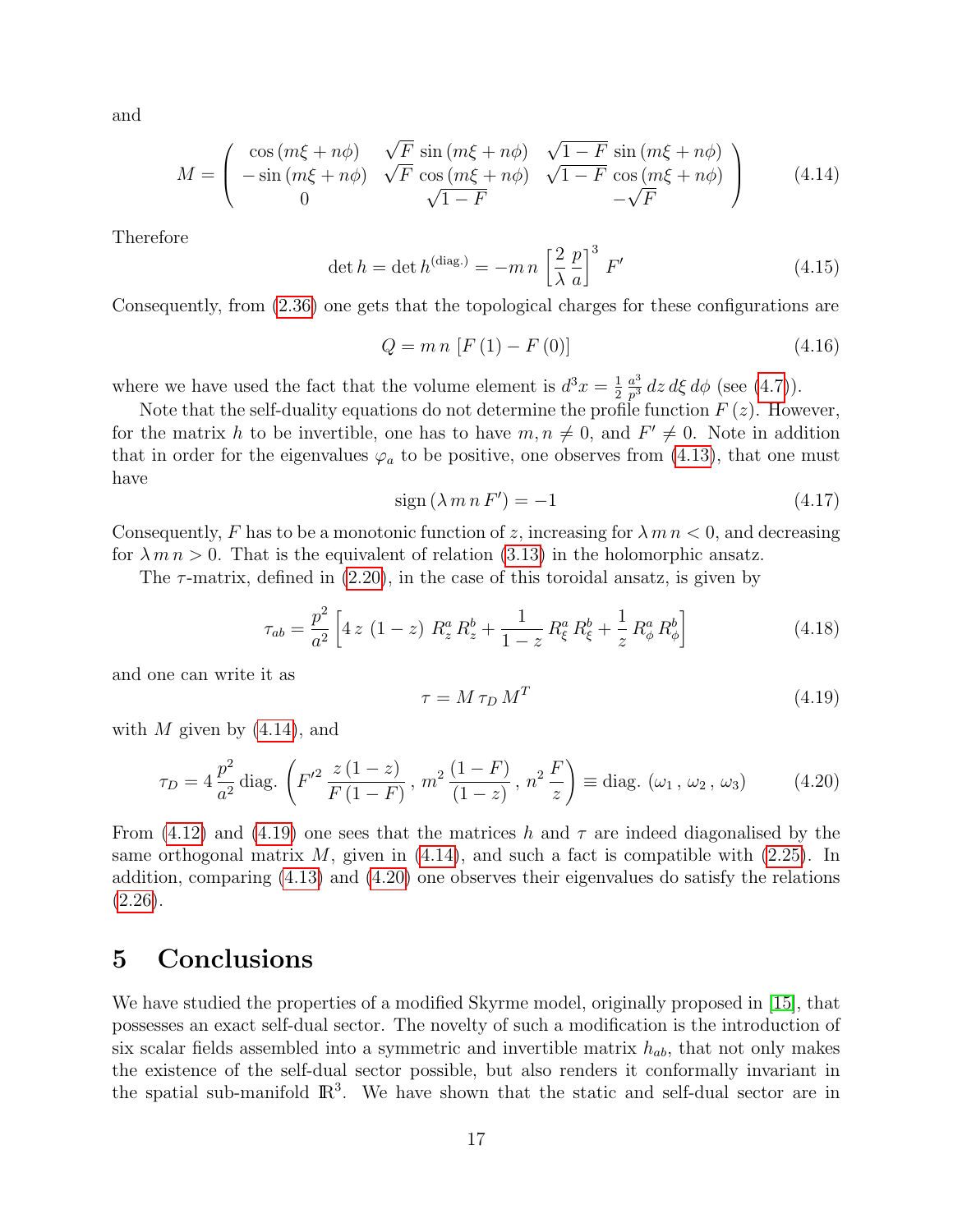fact equivalent, in the sense that any static solution also satisfies the self-duality equations. In addition, the fields  $h_{ab}$  are spectators in the self-dual sector since for any configuration for the  $SU(2)$  U-fields, the fields  $h_{ab}$  adjust themselves to satisfy the self-duality equations. Consequently, the model possesses an infinity of analytical self-dual solutions. We have construct explicitly two classes of such solutions: one based on the holomorphic rational ansatz, and another based on a toroidal ansatz constructed from the conformal symmetry of the self-dual sector.

The construction of the self-dual sector is such that it does not leave room for a kinetic term for the fields  $h_{ab}$ . The addition of a kinetic term, as well as of a mass and potential terms, break the conformal symmetry of the theory in  $\mathbb{R}^3$ , and also destroys the self-dual sector. However, that is desirable for physical applications, since the exact self-dual solutions have their energy proportional to the topological charge and so they do not have an interaction when at rest relative to each other. We have verified that the addition of the kinetic, mass and potential terms can lead to a positive binding energy in some range of the coupling constants. That can be useful in application of the model to nuclear physics. The numerical results we have obtained on those lines will be presented elsewhere [\[17\]](#page-23-8).

Acknowledgements: The authors are grateful to Carlos Naya for many helpful discussions. LAF is partially supported by Conselho Nacional de Desenvolvimento Científico e Tecnológico - CNPq (contract 308894/2018-9) and Fundação de Amparo à Pesquisa do Estado de São Paulo - FAPESP (contract 2018/01290-6). LRL is supported by CAPES.

#### <span id="page-18-0"></span>A The conformal symmetry

Following [\[15,](#page-23-6) [24\]](#page-24-0) we introduce the conformal transformations in the Euclidean three dimensional space  $(i, j, k = 1, 2, 3)$ 

<span id="page-18-1"></span>
$$
\delta x_i = \zeta_i ; \qquad \qquad \partial_i \zeta_j + \partial_j \zeta_i = 2 D \delta_{ij} \qquad (A.1)
$$

where the function  $D$  vanishes for translations and rotations, it is constant for dilatations, and it is linear in the  $x_i$ 's for the special conformal transformations [\[24\]](#page-24-0). We take the fields to transform as

<span id="page-18-2"></span>
$$
\delta U = 0 \; ; \qquad \delta h_{ab} = -D \, h_{ab} \; ; \qquad \delta h_{ab}^{-1} = D \, h_{ab}^{-1} \qquad (A.2)
$$

It then follows that

<span id="page-18-3"></span>
$$
\delta R_i^a = -\partial_i \zeta_j R_j^a ; \qquad \delta H_{ij}^a = -\partial_i \zeta_k H_{kj}^a - \partial_j \zeta_k H_{ik}^a \qquad (A.3)
$$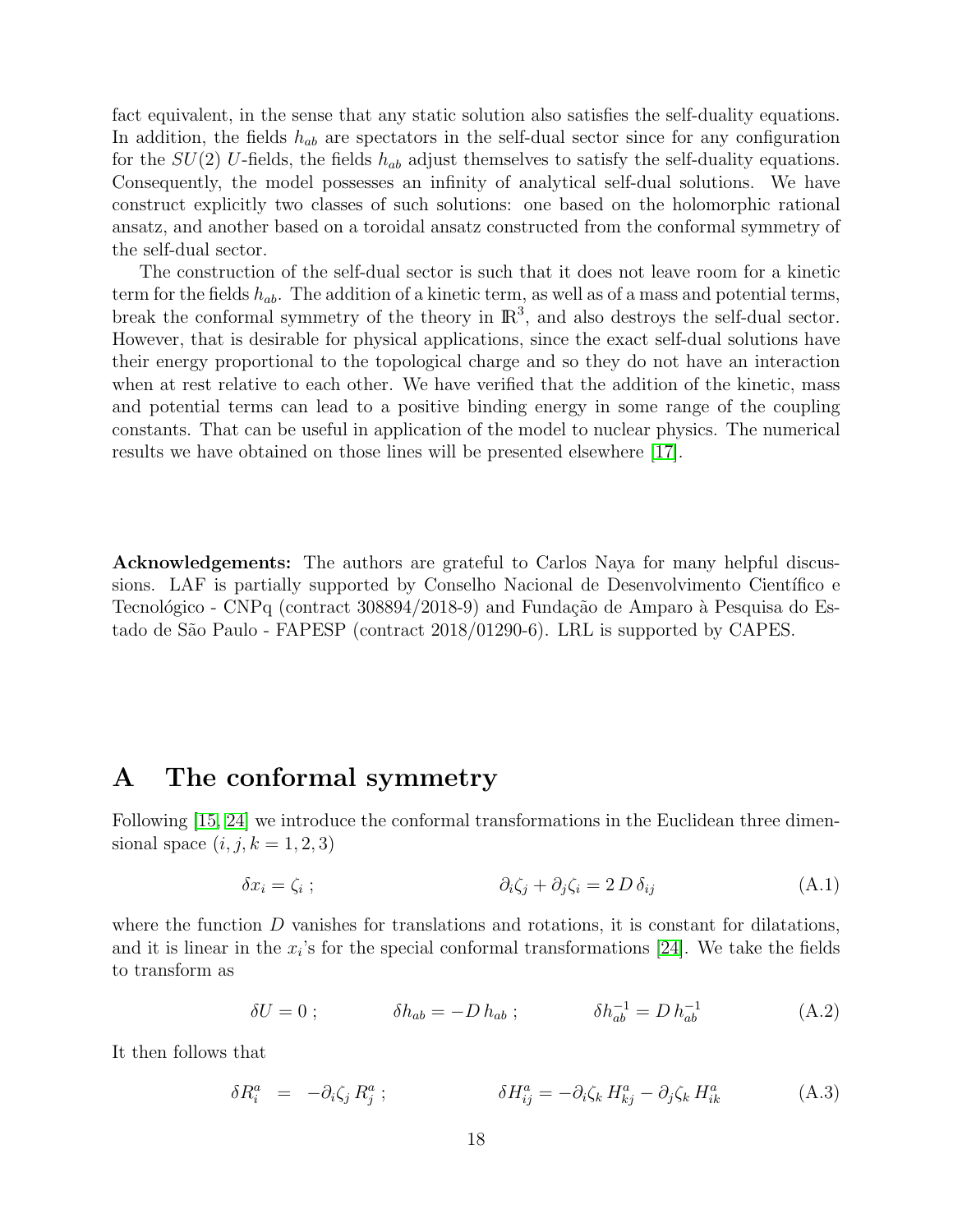and

$$
\delta\left(\partial_i h_{ab}\right) = -\partial_i \zeta_j \partial_j h_{ab} - D \partial_i h_{ab} - h_{ab} \partial_i D ;
$$
\n
$$
\delta\left(\partial_i h_{ab}^{-1}\right) = -\partial_i \zeta_j \partial_j h_{ab}^{-1} + D \partial_i h_{ab}^{-1} + h_{ab}^{-1} \partial_i D \tag{A.4}
$$

In addition we have that

$$
\delta\left(\partial_i R_j^a\right) = -\partial_i \zeta_k \partial_k R_j^a - R_k^a \partial_i \partial_j \zeta_k - \partial_j \zeta_k \partial_i R_k^a \tag{A.5}
$$

and

<span id="page-19-3"></span>
$$
\delta \left( \partial_k H_{ij}^a \right) = - \partial_k \zeta_l \, \partial_l H_{ij}^a - \partial_i \zeta_l \, \partial_k H_{lj}^a - \partial_j \zeta_l \, \partial_k H_{il}^a - \partial_k \partial_i \zeta_l \, H_{lj}^a - \partial_k \partial_j \zeta_l \, H_{il}^a \tag{A.6}
$$

Using  $(A.1)$ ,  $(A.2)$  and  $(A.3)$  one gets that

<span id="page-19-0"></span>
$$
\delta\left(h_{ab} R_i^a R_i^b\right) = -3 D h_{ab} R_i^a R_i^b
$$
\n
$$
\delta\left(h_{ab}^{-1} H_{ij}^a H_{ij}^b\right) = -3 D h_{ab}^{-1} H_{ij}^a H_{ij}^b
$$
\n
$$
\delta\left(\varepsilon_{ijk}\varepsilon_{abc} R_i^a R_j^b R_k^c\right) = -3 D \varepsilon_{ijk}\varepsilon_{abc} R_i^a R_j^b R_k^c
$$
\n(A.7)

The volume element transforms, under [\(A.1\)](#page-18-1), as  $\delta(d^3x) = 3 D d^3x$ , and so the static energy [\(2.17\)](#page-6-0), and the topological charge [\(2.7\)](#page-5-7), are conformally invariant.

We shall denote

$$
\Lambda_a^{(1)} \equiv \partial_i \left[ m_0^2 e_0^2 h_{ab} R_i^b + \varepsilon_{abc} R_j^b h_{cd}^{-1} H_{ij}^d \right]
$$
\n
$$
\Lambda_{ab}^{(2)} \equiv m_0^2 e_0^2 R_i^a R_i^b - \frac{1}{2} h_{ac}^{-1} H_{ij}^c h_{bd}^{-1} H_{ij}^d
$$
\n
$$
\Lambda_{ai}^{(3)} \equiv \lambda h_{ab} R_i^b - \frac{1}{2} \varepsilon_{ijk} H_{ij}^a
$$
\n(A.8)

Using [\(A.1\)](#page-18-1)-[\(A.6\)](#page-19-3), and the fact that (A.1) implies that  $\partial_j^2 \zeta_i = -\partial_i D$ , one gets that

<span id="page-19-1"></span>
$$
\delta\Lambda_a^{(1)} = -3 D \Lambda_a^{(1)} ; \qquad \delta\Lambda_{ab}^{(2)} = -2 D \Lambda_{ab}^{(2)} \qquad (A.9)
$$

In addition, one gets that

<span id="page-19-2"></span>
$$
\delta\Lambda_{ai}^{(3)} = -2 D \Lambda_{ai}^{(3)} - \sum_{j \neq i} \partial_i \zeta_j \Lambda_{aj}^{(3)}
$$
\n(A.10)

When calculating [\(A.10\)](#page-19-2) it is easier to fix the index i to each one of its values, i.e.  $i = 1, 2, 3$ .

Therefore, from [\(A.9\)](#page-19-1), one concludes that the static version of the Euler-Lagrange equations [\(2.8\)](#page-5-1) and [\(2.9\)](#page-5-0), are conformally invariant. In addition, from [\(A.10\)](#page-19-2), one observes that the self-dual (BPS) equations [\(2.42\)](#page-9-1) are also conformally invariant.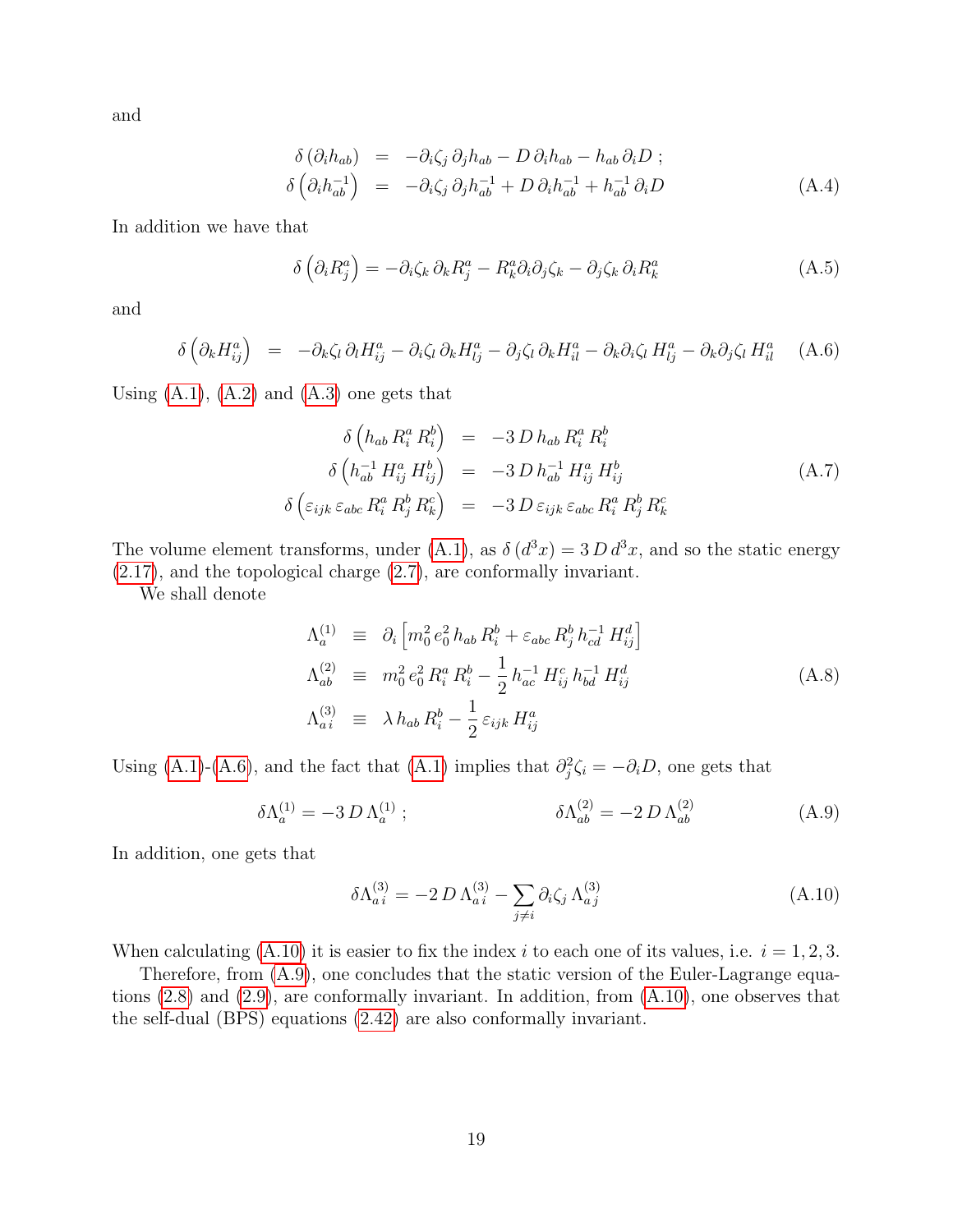# <span id="page-20-0"></span>B Proof of relations [\(2.24\)](#page-7-0), [\(2.25\)](#page-7-1) and [\(2.26\)](#page-7-2)

Using [\(2.6\)](#page-4-4) and [\(2.20\)](#page-6-2) one can write the static version of the Euler-Lagrangians equation for  $h(2.9)$  $h(2.9)$  as

<span id="page-20-3"></span>
$$
m_0^2 e_0^2 \tau_{ab} = \frac{1}{2} h_{ac}^{-1} h_{bd}^{-1} \varepsilon_{cef} \varepsilon_{d\bar{e}\bar{f}} \tau_{e\bar{e}} \tau_{f\bar{f}}
$$
(B.1)

Suppose now that we diagonalise h with an orthogonal matrix  $M$  as

<span id="page-20-1"></span>
$$
h = M h^D M^T ; \qquad \text{with} \qquad h_{ab}^D = \varphi_a \, \delta_{ab} ; \qquad M M^T = 1 \qquad (B.2)
$$

We are assuming that the eigenvalues  $\varphi_a$  of the matrix h are all positive. Conjugating both sides of the  $SU(2)$  commutation relations  $(2.2)$  with a  $SU(2)$  group element g, and using the definition of the adjoint representation [\(2.13\)](#page-5-8), we get that  $\varepsilon_{abc} d_{dc} (g) = \varepsilon_{efd} d_{ea} (g) d_{fb} (g)$ . The matrices  $d(g)$  of the adjoint representation are real and unitary and so they are orthogonal. Therefore, any orthogonal matrix  $M$  satisfy

<span id="page-20-2"></span>
$$
\varepsilon_{abc} M_{dc} = \varepsilon_{efd} M_{ea} M_{fb}
$$
\n(B.3)

Using  $(B.2)$  and  $(B.3)$  in  $(B.1)$  one gets

<span id="page-20-4"></span>
$$
m_0^2 e_0^2 \left( M^T \tau M \right)_{ab} = \frac{1}{2} \frac{1}{\varphi_a \varphi_b} \varepsilon_{acd} \varepsilon_{bef} \left( M^T \tau M \right)_{ce} \left( M^T \tau M \right)_{df}
$$
(B.4)

Introduce the real and diagonal matrix B as

<span id="page-20-7"></span>
$$
B = | m_0 e_0 | \text{diag. } (\sqrt{\varphi_2 \varphi_3}, \sqrt{\varphi_1 \varphi_3}, \sqrt{\varphi_1 \varphi_2})
$$
 (B.5)

and define a symmetric and real matrix A as

<span id="page-20-6"></span>
$$
B \, A \, B = M^T \, \tau \, M \tag{B.6}
$$

Then the six equations in [\(B.4\)](#page-20-4) can be written as

<span id="page-20-5"></span>
$$
A = A_C \tag{B.7}
$$

where  $A_C$  is the matrix of cofactors of A, which is symmetric since A is symmetric. We have to consider now two distinct cases:

1. The case where  $\det A \neq 0$ , in a domain D of  $\mathbb{R}^3$ . Then, [\(B.7\)](#page-20-5) can be written as

$$
A = (\det A) A^{-1}
$$
 (B.8)

Clearly that implies that

$$
\det A = 1 \qquad \text{and so} \qquad A = A^{-1} \qquad (B.9)
$$

As a consequence of the fact that A equals its inverse, it follows that its eigenvalues are  $\pm 1$ . But the condition of unity determinant implies that either all eigenvalues are 1, or one eigenvalue is 1 and the other two are  $-1$ . But we have shown in [\(2.23\)](#page-7-4) that  $\tau$ is a positive matrix, and so is  $M^T \tau M$ . Then [\(B.6\)](#page-20-6) implies that  $B \overline{A} B$  is also positive and so is A. Consequently, we conclude that all eigenvalues of A are equal to 1, and so  $A = 1$ . Then from [\(B.6\)](#page-20-6) we have that  $M<sup>T</sup> \tau M$  is diagonal. That proves the second relation in  $(2.25)$ , once the first is assumed. It then follows that  $(B.5)$  and  $(B.6)$  imply that the eigenvalues of  $\tau$  are indeed given by [\(2.26\)](#page-7-2).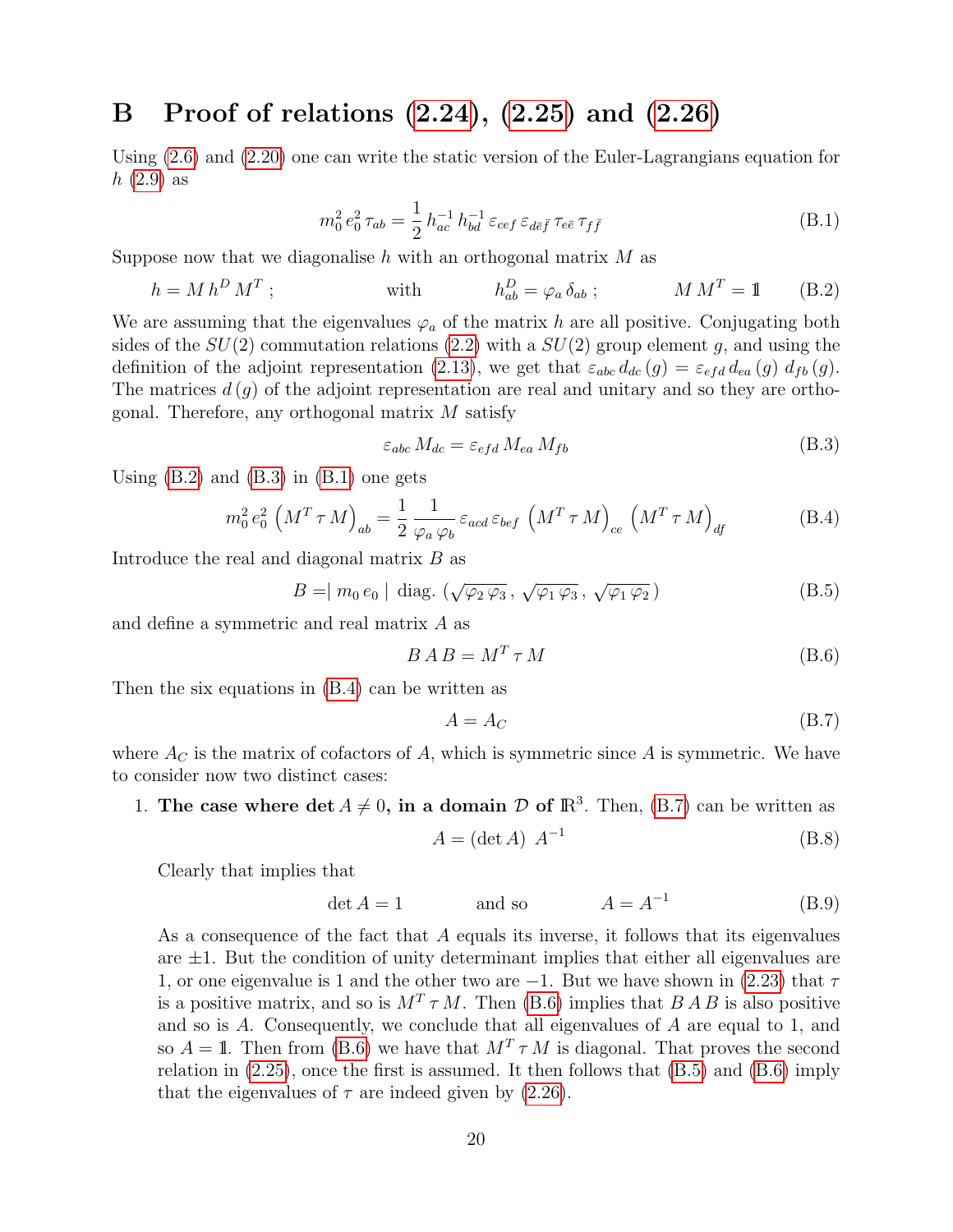2. The case where  $\det A = 0$ , in a domain D of  $\mathbb{R}^3$ . Then, [\(B.6\)](#page-20-6) implies that  $\det \tau = \det A (\det B)^2 = 0$ , and so the matrix  $\tau$  is singular. But there is more to it. From [\(B.7\)](#page-20-5) one gets

<span id="page-21-1"></span>
$$
A^2 = A A_C = (\det A) \mathbf{1} = 0
$$
 (B.10)

But for a symmetric matrix A, the diagonal elements of  $A<sup>2</sup>$  are sums of squares, i.e.  $(A^2)_{11} = A_{11}^2 + A_{12}^2 + A_{13}^2$ , and so on. Therefore, as A is real, one concludes from [\(B.10\)](#page-21-1) that  $A = 0$ , and from [\(B.6\)](#page-20-6) one gets that  $\tau = 0$ , and so the whole matrix  $\tau$  vanishes identically in  $\mathcal{D}$ . Consequently, from [\(2.20\)](#page-6-2) one concludes that  $R_i^a = 0$  for all values of a and i, and so from [\(2.4\)](#page-4-2) the  $SU(2)$  group element U have to be constant in  $\mathcal{D}$ .

#### <span id="page-21-0"></span>B.1 The analysis using the self-duality equations

The analysis of the previous subsection has used the static version of the Euler-Lagrange equations [\(2.9\)](#page-5-0) associated to the h-fields, that lead to equations  $(B.1)$  and  $(B.4)$ . Such analysis needed the assumption that the matrix  $h$  is invertible and its eigenvalues are strictly positive. However, we can make a similar analysis of the self-dual sector using the self-duality equations [\(2.42\)](#page-9-1). Contracting (2.42) with  $R_i^c$  and using [\(2.20\)](#page-6-2) and [\(2.30\)](#page-8-0) we get that

$$
\lambda h_{ab} \tau_{bc} = \delta_{ac} \det R \tag{B.11}
$$

Using [\(2.34\)](#page-8-5) and the fact that det  $\tau = (\det R)^2$ , we get

<span id="page-21-2"></span>
$$
|\lambda| h \cdot \tau = \sqrt{\det \tau} \mathbb{1}
$$
 (B.12)

We then have some possibilities:

- 1. If det  $\tau \neq 0$  in some points or in a region D of the physical space, then we get from  $(B.12)$  the relation  $(2.28)$ , and so the matrix h is completely determined from the matrix  $\tau$ , and consequently from the  $SU(2)$  U-fields. Therefore, the self-duality equation has a solution in  $\mathcal{D}$ , for any configuration of the U-fields such that  $\tau$  is invertible.
- 2. If det  $\tau = 0$  in some points or in a region D of the physical space, then [\(B.12\)](#page-21-2) becomes

<span id="page-21-3"></span>
$$
h \cdot \tau = 0 \tag{B.13}
$$

Given the U-fields and so the  $\tau$  matrix, we diagonalise it with an orthogonal transformation  $\tau = N \cdot \tau_D \cdot N^T$ , with  $N \cdot N^T = 1$ . Then [\(B.13\)](#page-21-3) becomes

<span id="page-21-4"></span>
$$
\left(N^T \cdot h \cdot N\right)_{ab} \omega_b = 0 \qquad \qquad \text{no sum on } b \tag{B.14}
$$

where  $\omega_b$  are the eigenvalues of  $\tau$ , and  $(N^T \cdot h \cdot N)$  is a symmetric matrix that has the same eigenvalues as h. We now have the following possibilities:

(a) If  $\tau$  has just one zero eigenvalue, let us say  $\omega_c = 0$ , then [\(B.14\)](#page-21-4) implies that the rows and columns of  $(N^T \cdot h \cdot N)$  not corresponding to c must vanish, i.e.

<span id="page-21-5"></span>
$$
\left(N^T \cdot h \cdot N\right)_{ab} = 0 \qquad \qquad b \neq c \qquad \text{any } a \tag{B.15}
$$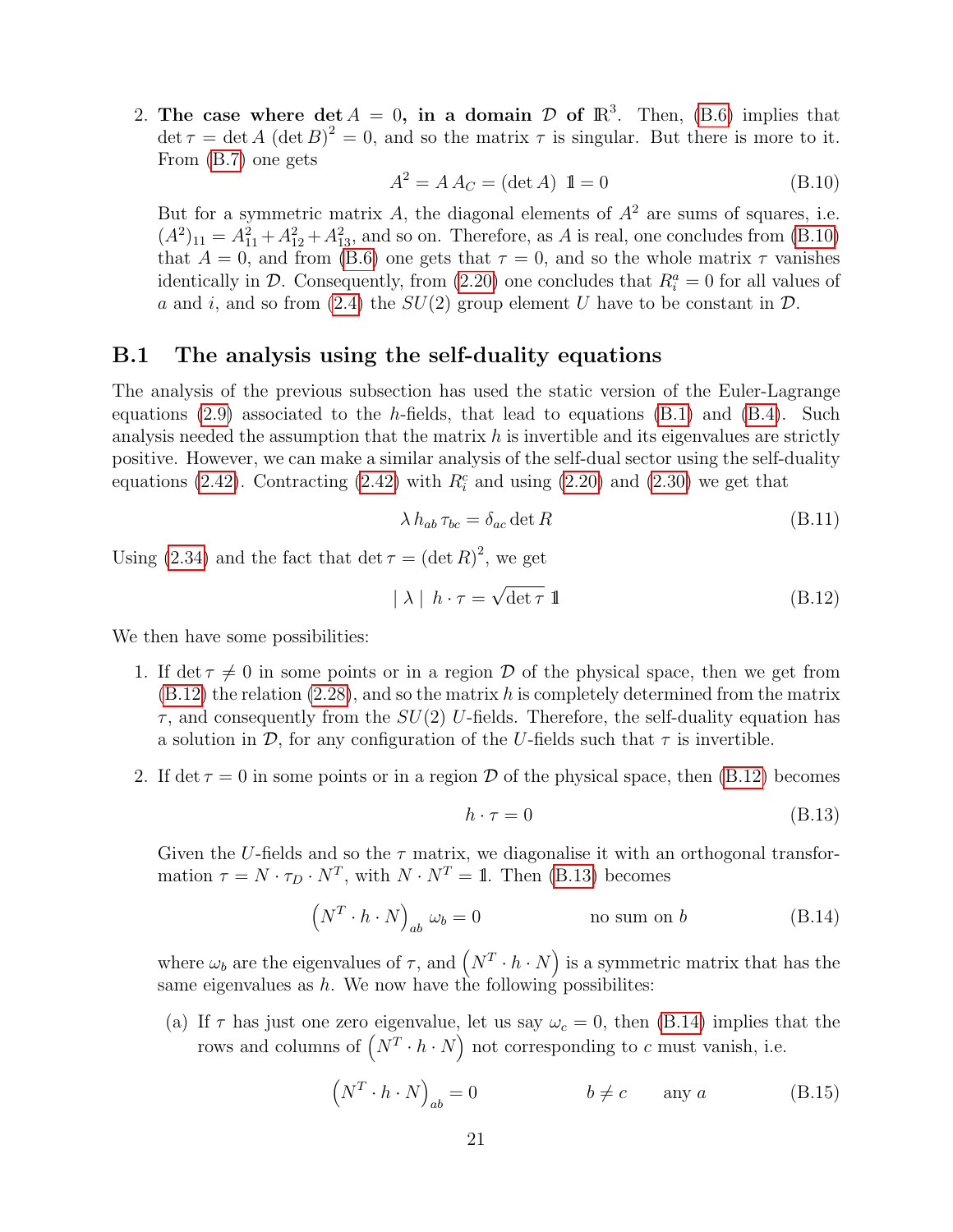By the symmetry of  $(N^T \cdot h \cdot N)$ , it follows that [\(B.15\)](#page-21-5) also holds true for  $a \neq c$ and any b. So, it has just one non-vanishing element, namely  $(N^T \cdot h \cdot N)$  $_{cc}$ , and that is not determined by the self-duality equation. Therefore, h has to have two zero eigenvalues, and the third one is undetermined.

- (b) If  $\tau$  has two zero eigenvalues, and so only one non-vanishing eigenvalue, let us say  $\omega_c \neq 0$ , then [\(B.14\)](#page-21-4) implies that the row and column of  $(N^T \cdot h \cdot N)$  corresponding to c must vanish, and the remaining  $2 \times 2$  block is undetermined. Therefore, h has to have one zero eigenvalue and the other two are undetermined.
- (c) If  $\tau$  has three zero eigenvalues, then  $\tau = 0$  in  $\mathcal{D}$ . In such a case h is completely undetermined. Indeed, from [\(2.20\)](#page-6-2) we have that  $\tau_{aa} = R_1^{a^2} + R_2^{a^2} + R_3^{a^2} = 0$ , for  $a = 1, 2, 3$ , and so we conclude that the whole matrix  $R_i^a$  vanishes in  $\mathcal{D}$ , and the U-fields must be constant there. Therefore, the self-duality equations  $(2.42)$  are satisfied in  $\mathcal{D}$ , by any matrix h.

Therefore, we conclude that the more singular the matrix  $\tau$  is, the fewer restrictions the self-duality equations  $(2.42)$  impose on the matrix h. Consequently, for any configuration of the U-fields (with  $\tau$  singular or not) we always have a matrix h that solves the self-duality equations. For the cases where det  $\tau = 0$ , the matrix h may not be uniquely determined.

## References

- <span id="page-22-0"></span>[1] C. Adam, L. A. Ferreira, E. da Hora, A. Wereszczynski and W. J. Zakrzewski, "Some aspects of self-duality and generalised BPS theories," JHEP 1308 (2013) 062; doi:10.1007/JHEP08(2013)062; [\[arXiv:1305.7239](http://arxiv.org/abs/1305.7239) [hep-th]].
- <span id="page-22-1"></span>[2] T.H.R. Skyrme, Proc. Roy. Soc. Lon. 260 (1961) 127.
- <span id="page-22-2"></span>[3] N. S. Manton and P. Sutcliffe, "Topological solitons," Cambridge Monographs on Mathematical Physics (2004)
- <span id="page-22-3"></span>[4] Y. M. Shnir, "Topological and Non-Topological Solitons in Scalar Field Theories,"
- <span id="page-22-4"></span>[5] N. S. Manton and P. J. Ruback, "Skyrmions in Flat Space and Curved Space," Phys. Lett. B 181 (1986) 137; doi:10.1016/0370-2693(86)91271-2
- <span id="page-22-5"></span>[6] P. Sutcliffe, "Skyrmions, instantons and holography," JHEP 1008 (2010) 019; doi:10.1007/JHEP08(2010)019; [\[arXiv:1003.0023](http://arxiv.org/abs/1003.0023) [hep-th]].
- <span id="page-22-6"></span>[7] C. Naya and P. Sutcliffe, "Skyrmions in models with pions and rho mesons," JHEP 1805, 174 (2018) doi:10.1007/JHEP05(2018)174 [\[arXiv:1803.06098](http://arxiv.org/abs/1803.06098) [hep-th]].
- <span id="page-22-7"></span>[8] C. Naya and P. Sutcliffe, "Skyrmions and clustering in light nuclei," Phys. Rev. Lett. 121, no. 23, 232002 (2018) doi:10.1103/PhysRevLett.121.232002 [\[arXiv:1811.02064](http://arxiv.org/abs/1811.02064)  $\vert \text{hep-th} \vert$ .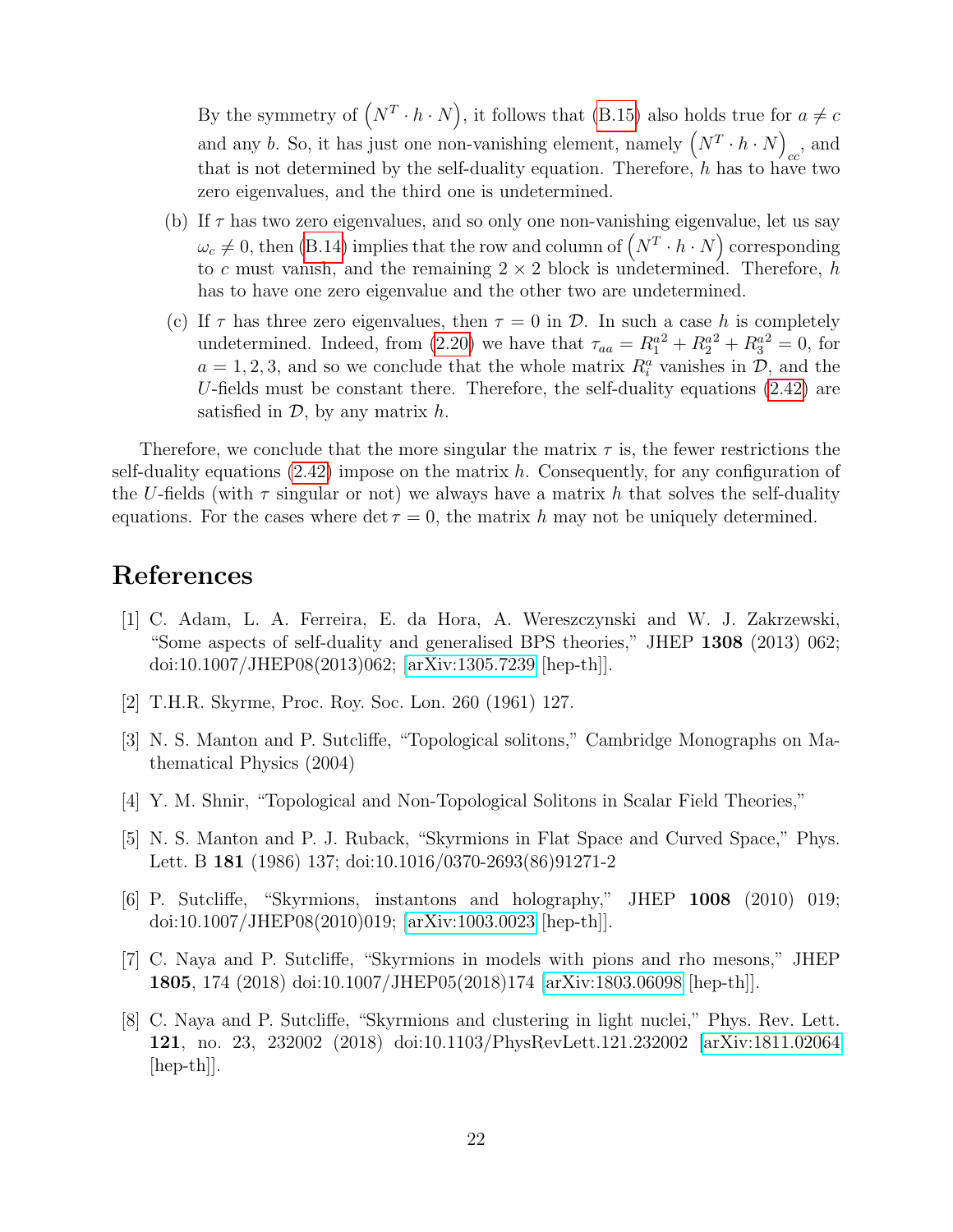- <span id="page-23-0"></span>[9] C. Adam, J. Sanchez-Guillen and A. Wereszczynski, "A Skyrme-type proposal for baryonic matter," Phys. Lett. B 691 (2010) 105; doi:10.1016/j.physletb.2010.06.025; [\[arXiv:1001.4544](http://arxiv.org/abs/1001.4544) [hep-th]].
- <span id="page-23-1"></span>[10] C. Adam, J. Sanchez-Guillen and A. Wereszczynski, "A BPS Skyrme model and baryons at large  $N_c$ ," Phys. Rev. D 82 (2010) 085015; doi:10.1103/PhysRevD.82.085015; [\[arXiv:1007.1567](http://arxiv.org/abs/1007.1567) [hep-th]].
- <span id="page-23-2"></span>[11] C. Adam, C. Naya, J. Sanchez-Guillen and A. Wereszczynski, "Bogomol'nyi-Prasad-Sommerfield Skyrme Model and Nuclear Binding Energies," Phys. Rev. Lett. 111, no. 23, 232501 (2013) doi:10.1103/PhysRevLett.111.232501 [\[arXiv:1312.2960](http://arxiv.org/abs/1312.2960) [nucl-th]].
- <span id="page-23-3"></span>[12] C. Adam, C. Naya, J. Sanchez-Guillen, R. Vazquez and A. Wereszczynski, "BPS Skyrmions as neutron stars," Phys. Lett. B 742, 136 (2015) doi:10.1016/j.physletb.2015.01.027 [\[arXiv:1407.3799](http://arxiv.org/abs/1407.3799) [hep-th]].
- <span id="page-23-4"></span>[13] L. A. Ferreira and W. J. Zakrzewski, "A Skyrme-like model with an exact BPS bound," JHEP 1309 (2013) 097; doi:10.1007/JHEP09(2013)097; [\[arXiv:1307.5856](http://arxiv.org/abs/1307.5856) [hep-th]].
- <span id="page-23-5"></span>[14] L. A. Ferreira and Y. Shnir, "Exact Self-Dual Skyrmions," Phys. Lett. B 772, 621 (2017); doi:10.1016/j.physletb.2017.07.040; [\[arXiv:1704.04807](http://arxiv.org/abs/1704.04807) [hep-th]].
- <span id="page-23-6"></span>[15] L. A. Ferreira, "Exact self-duality in a modified Skyrme model," JHEP 1707, 039 (2017); doi:10.1007/JHEP07(2017)039; [\[arXiv:1705.01824](http://arxiv.org/abs/1705.01824) [hep-th]].
- <span id="page-23-7"></span>[16] G. H. Derrick, "Comments on nonlinear wave equations as models for elementary particles," J. Math. Phys. 5, 1252 (1964).
- <span id="page-23-8"></span>[17] L. A. Ferreira, C. Naya and L. R. Livramento; in preparation.
- <span id="page-23-9"></span>[18] N. S. Manton, "Geometry of Skyrmions"; Commun. Math. Phys. 111, 469 (1987); doi:10.1007/BF01238909
- <span id="page-23-10"></span>[19] Gerald E. Marsh, Force-Free Magnetic Fields: Solutions, Topology and Applications, World Scientific (1996).
- <span id="page-23-11"></span>[20] S. Chandrasekhar, Hydrodynamic and hydromagnetic stability, Dover Publication, Inc. (1981).
- <span id="page-23-12"></span>[21] C. J. Houghton, N. S. Manton and P. M. Sutcliffe, "Rational maps, monopoles and Skyrmions," Nucl. Phys. B 510, 507 (1998); doi:10.1016/S0550-3213(97)00619-6; [\[hep](http://arxiv.org/abs/hep-th/9705151)[th/9705151\]](http://arxiv.org/abs/hep-th/9705151).
- <span id="page-23-13"></span>[22] R. A. Battye and P. M. Sutcliffe, "Skyrmions, fullerenes and rational maps," Rev. Math. Phys. 14, 29 (2002); doi:10.1142/S0129055X02001065; [\[hep-th/0103026\]](http://arxiv.org/abs/hep-th/0103026).
- <span id="page-23-14"></span>[23] L. A. Ferreira and J. Sanchez Guillen, "Infinite symmetries in the Skyrme model"; Phys. Lett. B 504, 195 (2001); doi:10.1016/S0370-2693(01)00280-5; [\[hep-th/0010168\]](http://arxiv.org/abs/hep-th/0010168).